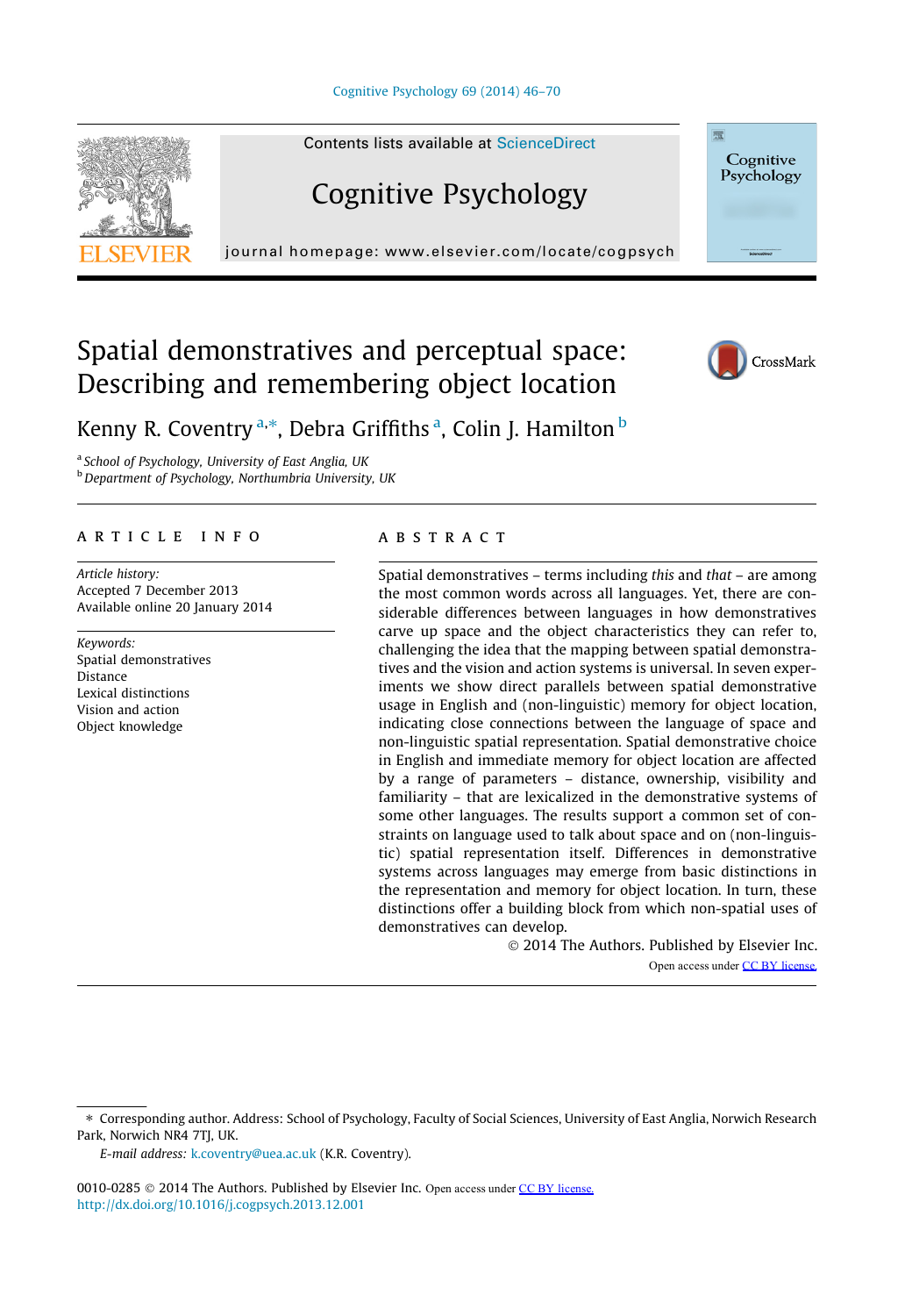#### 1. Introduction

The mapping between language and space has garnered much interest in the cognitive sciences. Space is regarded by many as a fundamental building block of language and cognition, and as a structuring tool for domains such as time and emotion (see for example [Casasanto & Boroditsky, 2008; Lak](#page-22-0)[off, 1987; Lakoff & Johnson, 1980](#page-22-0)). Given its importance, one might expect to find considerable regularity across languages in how space is represented in language. Yet it has long been recognized that languages vary quite considerably in how they carve up space. For example, some languages have more words to describe containment and support relations than in English (e.g. Dutch), while others have less (e.g. Spanish, Indonesian; see [Bowerman, 1996; Feist, 2008](#page-22-0) for discussion). Some languages use cardinal directions to specify relations in table top space (e.g. Tzeltal), while others, English among them, prefer to use the viewpoint of the speaker or the relative positions of objects [\(Levinson, 2003\)](#page-23-0). These (and other) differences are intriguing, and lead directly to two key questions regarding the mapping between language and space. First, do these language differences jeopardize a systematic mapping between language and the vision and action systems across speakers of languages (for different views on this, see for example [Crawford, Regier, & Huttenlocher, 2000; Munnich, Landau,](#page-22-0) [& Dosher, 2001\)](#page-22-0)? Second, do speakers of different languages process the spatial world in different ways as a result of the language they speak (see for example [Deutscher, 2010; Li, Abarbanell, Gleitman,](#page-22-0) [& Papafragou, 2011](#page-22-0))?

The main goal we have in this paper is to consider the mapping between language and space for arguably the most important spatial terms in all languages – spatial demonstratives (e.g. this and that). These terms occur in all languages, are high frequency terms within a language, and philologically emerge as the earliest traceable words in languages [\(Deutscher, 2005; Diessel, 1999, 2006](#page-22-0)). They are among the first words all children acquire [\(Clark, 1978, 2003\)](#page-22-0) and are more closely associated with deictic gestures than many other linguistic items ([Clark, 1996; Diessel, 2006\)](#page-22-0). Yet they have been neglected from an empirical point of view. The main aim of this paper is to understand the conditions under which these essential terms are used, and how their use maps onto non-linguistic spatial representation and memory for object location. To do so, we present seven experiments demonstrating systematic overlaps between demonstrative choice and (non-linguistic) memory for object location.

The second goal we have is to consider the status of language differences across spatial demonstrative systems. The (often tacit) assumption in cross-linguistic research is that the lexicalized or overt distinctions a language makes are predictive of the distinctions speakers of that language employ when using that language. This assumption has led directly to a research industry looking at the consequences of these language differences for the mapping between language and non-linguistic systems on the one hand, and claims and tests of various forms of 'linguistic relativity' on the other (see [Wolff & Holmes, 2010](#page-24-0) for a recent overview). Our conclusion will be that more careful consideration regarding the nature of such language differences – in tandem with empirical investigation of spatial language choice and non-linguistic spatial representation together – reveals more commonality across speakers and languages than lexical distinctions might suggest.

The third goal is to consider constraints on the perceptual and mnemonic representations of space itself. The mapping between language and space is usually considered from the perspective of taking what is known about the vision and action systems and mapping that onto language. Here we also consider the reverse mapping: can distinctions in language provide clues to the nature of the mnemonic representation of space? We will conclude that distinctions in language can lead to a richer understanding of the nature of (non-linguistic) perception of space generally, and memory for object location specifically.

# 1.1. Spatial demonstratives across languages and perceptual space

Demonstratives occur across a range of linguistic contexts. A distinction is often made between exophoric use of demonstratives – where objects in the surrounding situation are referred to [\(Diessel,](#page-22-0) [1999; Halliday & Hassan, 1976\)](#page-22-0) – and endophoric use, which includes demonstratives used in discourse reference, anaphoric reference and temporal reference. It is generally accepted that exophoric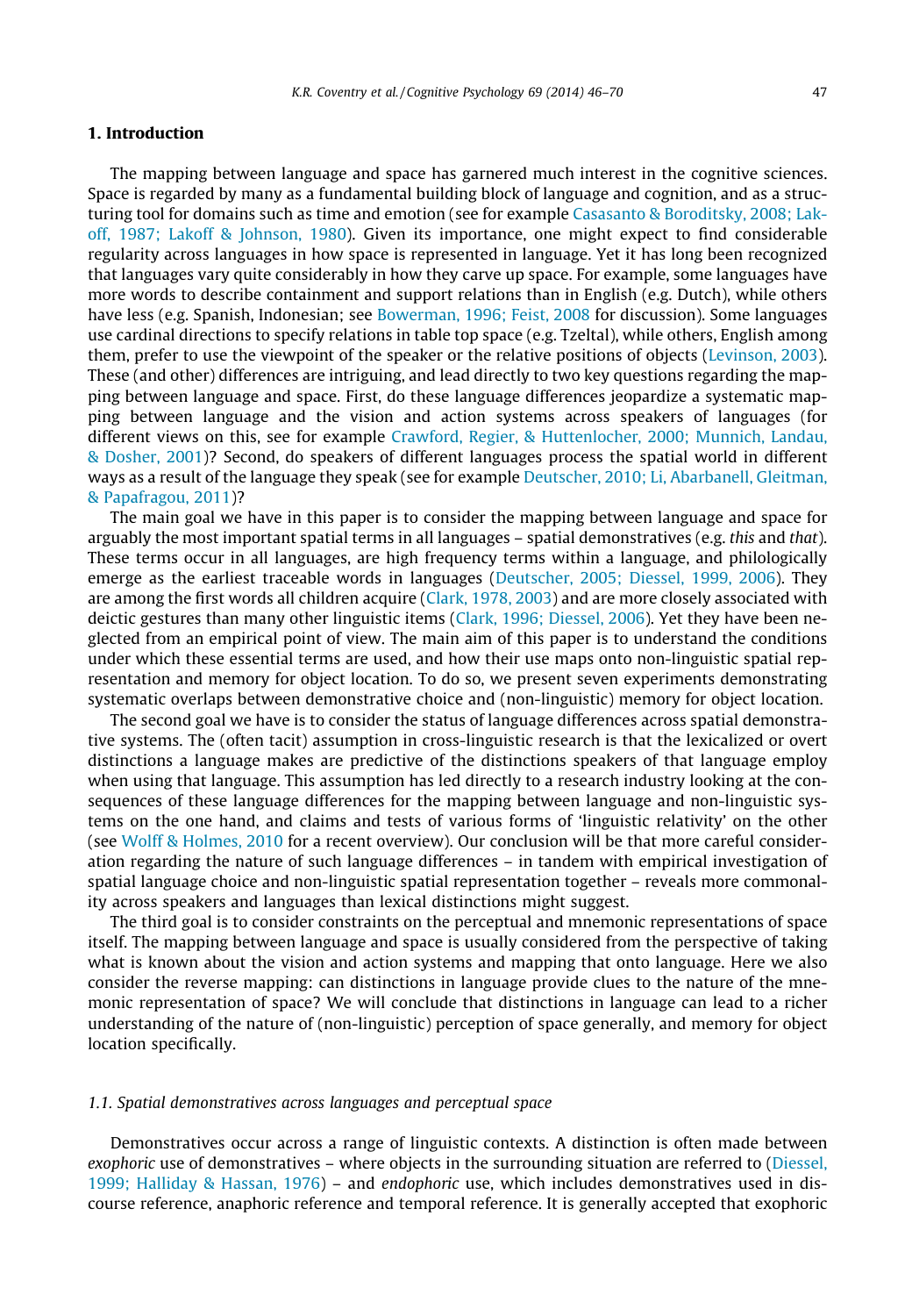use of demonstratives is basic, with other uses derived from these spatial uses (see [Diessel, 1999](#page-22-0) for extensive discussion). In exophoric usage a demonstrative is taken to pick out the object being referred to in a spatial context [\(Enfield, 2003; Fillmore, 1982](#page-22-0)).

In a large-scale analysis of demonstrative systems across over 234 languages, [Diessel \(2005\)](#page-22-0) found that the most basic distinction languages make is a binary distinction (54% of languages sampled; English among them). From this Diessel suggests that a proximal–distal contrast underlies demonstrative systems across languages ([Diessel, 2005, 2006](#page-22-0)). However, as [Enfield \(2003\)](#page-22-0) has noted, typologies are not based on actual studies of demonstrative use; the evidence that two-term demonstrative systems are proximal–distal is an assumption based on intuition alone. Only recently have a small number of experimental studies begun to examine the mapping between demonstratives and perceptual space.

[Coventry, Valdés, Castillo, and Guijarro-Fuentes \(2008\)](#page-22-0) tested the mapping between perceptual space and demonstrative use using a methodology designed to elicit spatial demonstratives without speakers realizing that their language was being tested. English and Spanish-speaking participants were instructed to produce either this or that (or the Spanish equivalents: este, ese, aquel) to identify the position of colored geometrical shapes/disks on a table (whilst believing the experiment was about memory for object location). When the object was placed within arm's reach participants tended to use this (este in Spanish) more often than that (in tandem with pointing). They also used this/este more frequently when they had placed the object rather than when the experimenter had placed the object. Moreover an extension of the use of this/este to describe positions beyond arm's reach was found when participants pointed using a stick.

These and other findings ([Bonfiglioli, Finocchiaro, Gesierich, Rositani, & Vescovi, 2009; Coello &](#page-22-0) [Bonnotte, 2013; Maes & De Rooij, 2007; Stevens & Zhang, 2013](#page-22-0)) are consistent with work in neuroscience and neuropsychology that has identified two separate brain systems representing peripersonal (near) and extrapersonal (far) space (see for example [Berti & Rizzolatti, 2002; Legrand, Brozzoli, Ros](#page-22-0)[setti, & Farné, 2007; Làdavas, 2002](#page-22-0)). In particular the latter two findings in Coventry et al. mirror the results of studies on peripersonal space showing that contact with objects is important for the extension of peripersonal space, and that peripersonal space can be extended through tool use (e.g. Berti  $\&$ [Frassinetti, 2000; Longo & Lourenco, 2006\)](#page-22-0).

While these studies suggest that spatial demonstratives do map onto perceptual space, demonstrative systems vary quite considerably across languages. Some languages have three-term demonstrative systems, which are usually regarded as distance oriented (Spanish: [Kemmerer, 1999; Levinson,](#page-23-0) [2003\)](#page-23-0), or person oriented (e.g., Japanese: [Diessel, 2005](#page-22-0)). There are also other distinctions languages make, such as whether an object is visible or not (e.g. Tiriyó: [Meira, 2003](#page-23-0); Quileute: [Diessel, 1999\)](#page-22-0), whether or not an object is owned by the speaker (e.g. Supyire: [Diessel, 1999](#page-22-0)), and whether the object is elevated on the vertical plan (e.g. Dyirbal, Lahu: [Diessel, 1999\)](#page-22-0).

Given these more 'unusual' distinctions in demonstrative systems one might think that the relationship between demonstrative systems and perceptual space – and the peripersonal versus extrapersonal distinction in particular – is in jeopardy (see for example [Enfield, 2003; Kemmerer, 2006](#page-22-0) for discussion). However, recent advances in understanding the nature of the periperpersonal–extrapersonal space distinction and findings on distance perception more broadly reveal much more richness to egocentric distance perception than an absolute near–far binary distinction suggests.

To begin with, it has been shown that near space is flexible. Not only can it be extended with tool use ([Berti & Frassinetti, 2000; Holmes, Calvert, & Spence, 2004; Iriki, Tanaka, & Iwamura, 1996; Longo](#page-22-0) [& Lourenco, 2006](#page-22-0)), but it can also be contracted (e.g. with the use of wrist weights; [Lourenco & Longo,](#page-23-0) [2009\)](#page-23-0), and the boundary from peripersonal to extrapersonal space is graded rather than absolute [\(Lon](#page-23-0)[go & Lourenco, 2006\)](#page-23-0). Moreover, 'semantic' information about objects influences perception and memory for distance across a range of measures and paradigms, including memory for object location, verbal distance estimates to objects, throwing a beanbag towards an object, and visuomotor actions performed on objects. For instance desirable objects are perceived as closer than less desirable objects ([Balcetis & Dunning, 2010; Valdés-Conroy, Román, Hinojosa, & Shorkey, 2012](#page-21-0); but see [Durgin, De-](#page-22-0)[Wald, Lechich, Li, & Ontiveros, 2011; Francis, 2012\)](#page-22-0), owned object locations are remembered better ([Cunningham, Turk, Macdonald, & Macrae, 2008\)](#page-22-0) and are placed closer during interactions than non-owned objects ([Constable, Kritikos, & Bayliss, 2011](#page-22-0)). And consistent with the findings of [Longo](#page-23-0) [and Lourenco \(2006\)](#page-23-0) on the contraction of peripersonal space, it has been shown that increased effort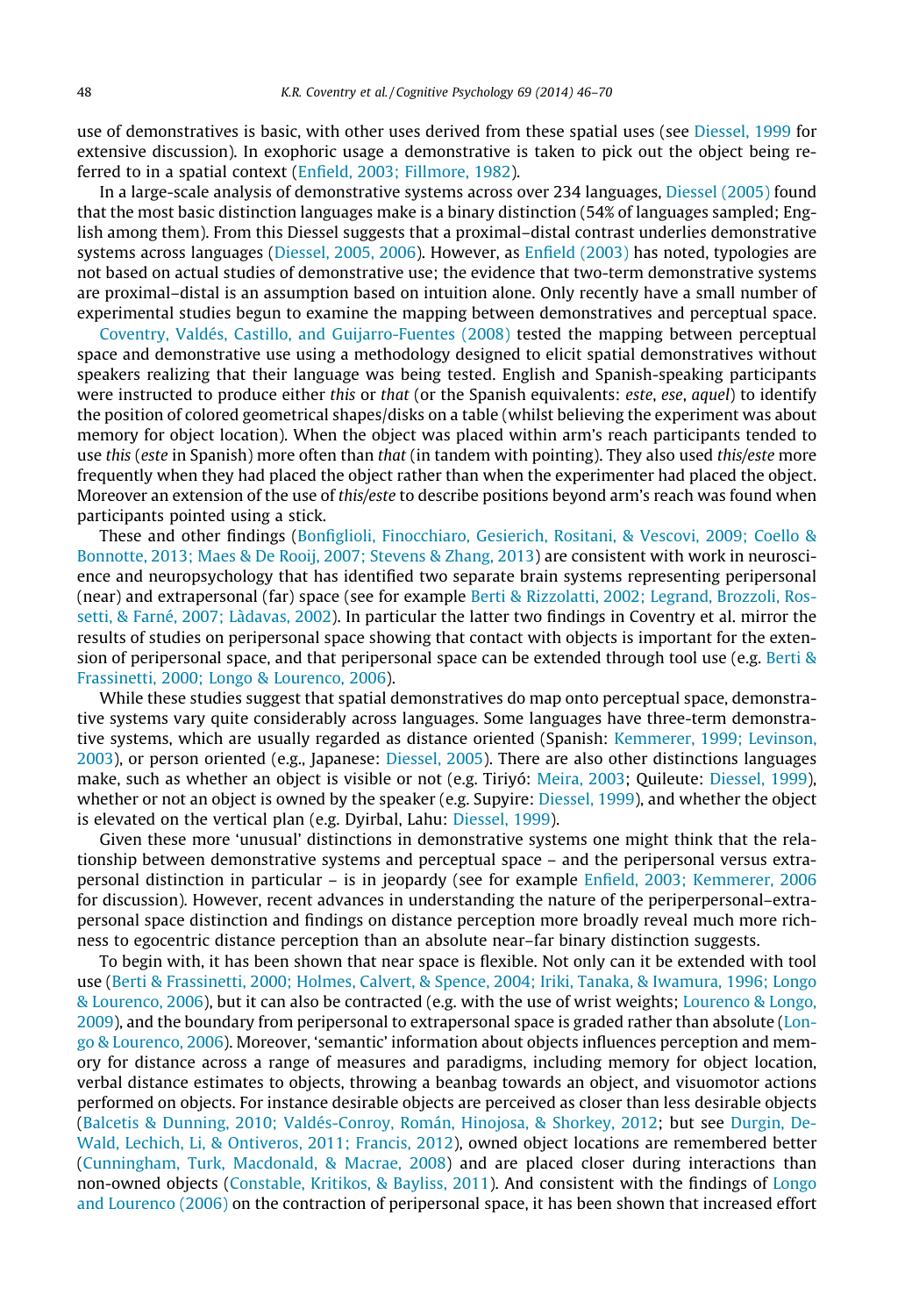affects distance perception across a range of measures (see [Proffitt, 2006](#page-23-0), but also see [Durgin, Klein,](#page-22-0) [Spiegel, Strawser, & Williams, 2012](#page-22-0)).

These studies are among a battery of recent findings showing that the perception of space is not constrained solely by the characteristics of the physical environment, but is mediated by high-level knowledge about the objects being perceived. These advances in understanding perceptual space, we think, make some of the more 'exotic' demonstrative system contrasts across languages appear less arbitrary and much closer to grounding in non-linguistic spatial perception and memory. Moreover, if a common set of perceptual properties underlie demonstrative use, one might find that the distinctions lexicalised in some demonstrative systems are used by speakers of languages with demonstratives systems that do not make those lexical distinctions. By the same token, one should find direct parallels in performance comparing linguistic and non-linguistic tasks.

#### 2. Overview of experiments and methods

In seven experiments we test a range of object knowledge parameters on demonstrative use in English, and on a non-linguistic version of the same tasks (immediate memory for object location). Experiments 1 (language) and 2 (memory) consider an object knowledge property which is both explicitly lexicalised in some demonstrative systems (e.g. Supyire) and has been recently shown to affect (non-linguistic) perception of object location – ownership. Experiments 3 and 4 take a second object knowledge property with is commonly lexicalized in Native American languages (e.g. Quileute, West Greenlandic: [Diessel, 1999\)](#page-22-0) and in other languages (e.g. Sinhala: [Chandralal, 2010\)](#page-22-0) – visibility – and tests whether this similarly affects demonstrative use in English (Experiment 3) and memory for object location (Experiment 4). Following on from the results of Experiments 1–4, Experiments 5 and 6 test a third object knowledge property we thought might also be a predictor of demonstrative choice and memory for object location – familiarity. Experiment 7 compares language and memory performance within participants to explore the direct mapping between them.

The language experiments (Experiments 1, 3, 5, 7) employed the method developed in [Coventry](#page-22-0) [et al. \(2008\)](#page-22-0) to elicit demonstrative use within a strictly controlled experimental paradigm (see [Fig. 1\)](#page-4-0). Participants played a 'memory game' where the goal of the game was to remember the positions of objects placed on colored dots along the midline of a large conference table. They were further informed that they were taking part in an experiment examining the effects of language on memory for object location and that they were in the 'language condition.' After each object placement, participants had to point to each object naming it using a combination of just three words: a demonstrative, an object property, and an object name (e.g., this/that red circle; this/that pound coin), so that everyone in the 'language condition' experienced the same level of language coding. This afforded collection of language data without participants realising that we were interested in their choice of demonstratives.

The memory experiments (Experiments 2, 4, 6, 7) utilized the same physical set up as the language experiments, but with some differences (see [Fig. 2](#page-5-0)). The experiments were presented as memory for object location experiments (with no mention of language). For these experiments participants had to instruct the experimenter to move a stick (using the commands 'closer', 'further') to the location where an object had just been placed. This allowed a comparison of the estimated distance to the actual distance from the participant the object had been placed.

#### 3. Experiment 1 – Ownership and demonstrative choice

The main goal of this Experiment was to examine the possible effect of ownership on demonstrative choice (this versus that) in English. Ownership provides an explicit structuring tool for some demonstratives systems (e.g. Supyire: [Diessel, 1999](#page-22-0)), and may also be manifest in person-centred demonstrative contrasts common in languages that have more than two demonstratives (e.g. Japanese: [Diessel, 1999;](#page-22-0) near the speaker, near the hearer, far from either). More generally, the concept of ownership appears to be universal across cultures [\(Brown, 1991\)](#page-22-0), and ownership gives an object an enhanced status ([Beggan, 1992](#page-22-0)).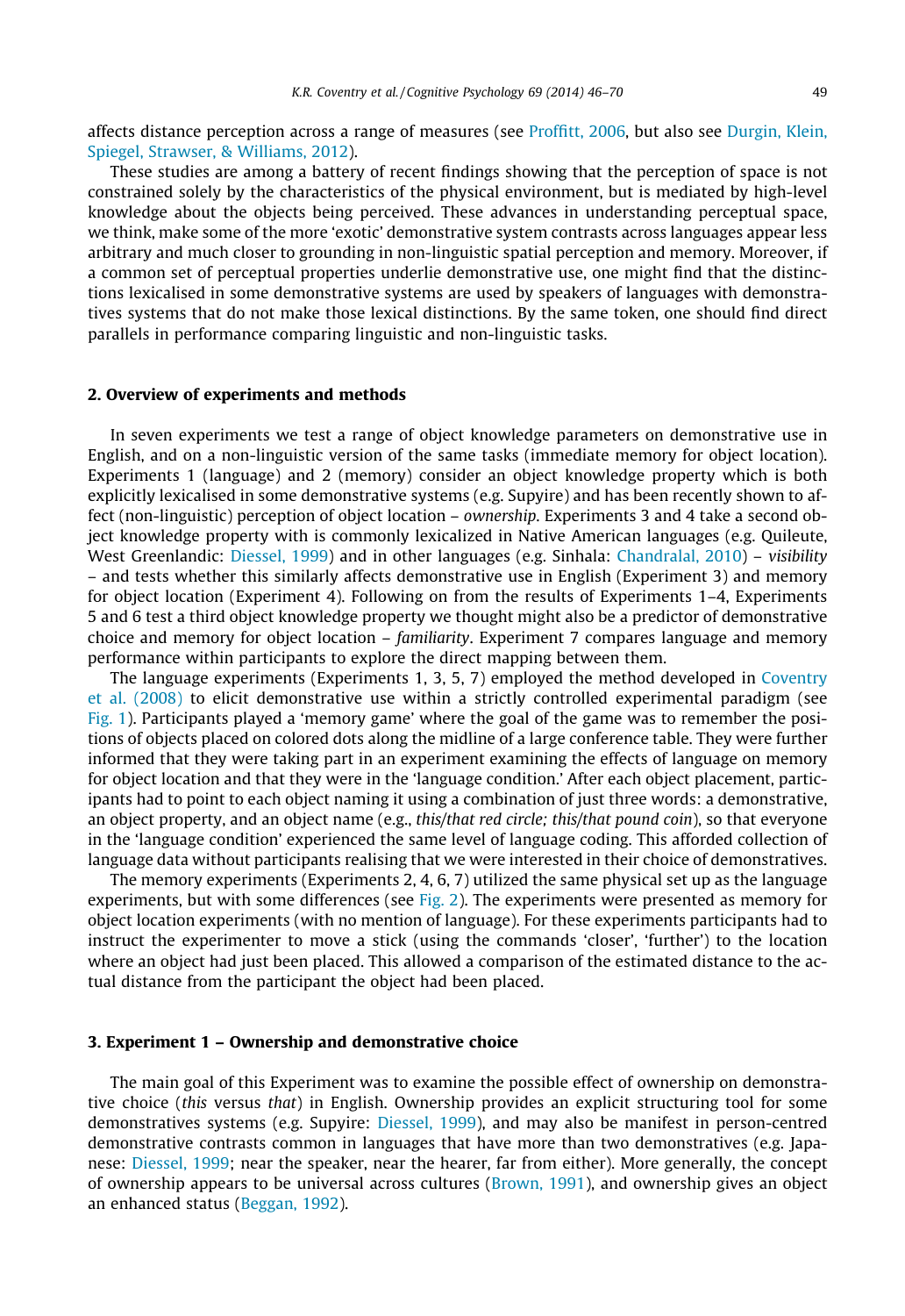<span id="page-4-0"></span>

Fig. 1. Examples of object placements in the memory game. (a)  $-(c)$  Show the visibility conditions in Experiment 3 (where the participant placed the objects). (d) Shows a participant describing in the no visibility condition.

The experiment also tested two further variables that have been previously found to affect demonstrative choice; the (egocentric) distance of the object from the participant (with more frequent use of this in peripersonal space than in extrapersonal space) and who places the object ([Coventry et al.,](#page-22-0) [2008\)](#page-22-0). The latter variable – who places an object – was of particular interest given the possible role of ownership as an explanation of its influence. [Coventry et al. \(2008\)](#page-22-0) found that when the participant placed an object the use of this was more probable than when the experimenter placed the same object, and they interpret the effect in terms of peripersonal space: when a participant places an object it has been in his/her peripersonal space, hence the increased use of this following participant placements. However, an alternative – and equally plausible – explanation is that contacting an object instills a sense of object ownership, which may in turn inculcate a mapping between this-mine and thatyours. In the previous experiments ownership was not explicitly marked, and under such circumstances contacting an object may provide a marker of ownership (consistent with first possessor accounts of ownership – see for example [Friedman & Neary, 2008](#page-23-0)). If this ownership account of 'who places' is correct, one would expect to find that making ownership clear would eliminate the 'who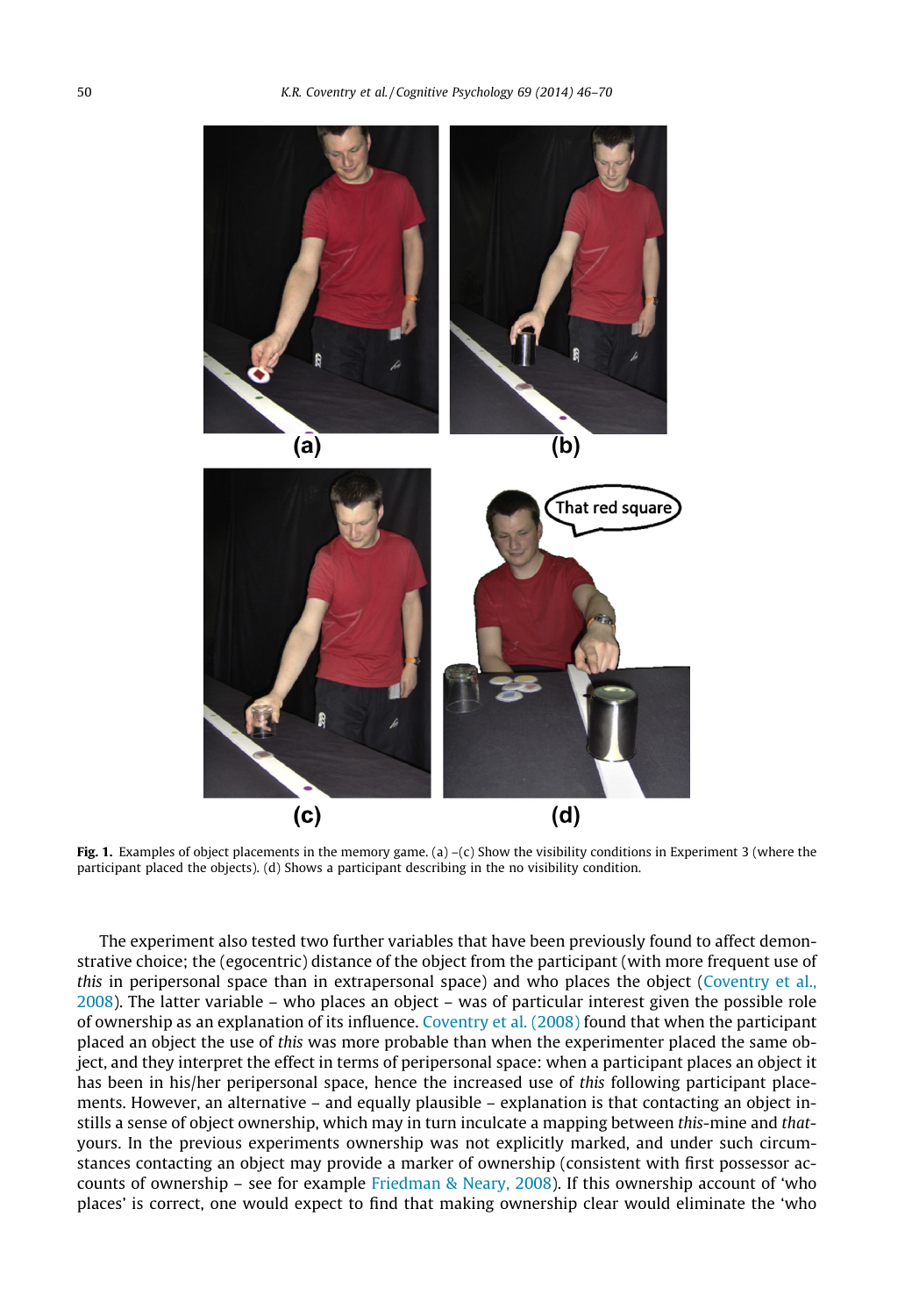<span id="page-5-0"></span>

Fig. 2. Example of the setup in the memory experiments (Experiments 2, 4, 6, 7). (a) Shows the visible cover condition in Experiment 4. (b) Shows the stick position: the stick moved either towards or away from the participant according to the participant's instructions ('closer', 'further') until it was aligned with where the participant thought the object had been located (when they said 'stop').

places' effect. Alternatively, if the 'who places' effect has to do with contact in peripersonal space, one should find an effect of who places even in the face of explicit ownership demarcation. (Note that this latter interpretation is consistent with a recent philosophical account of demonstratives involving 'control' proposed by [Brovold and Grush \(2012\)](#page-22-0)).

The experiment employed a 2 (ownership)  $\times$  2 (who places)  $\times$  9 (object distance) design.

# 3.1. Method

# 3.1.1. Participants

Twenty-five participants (4 male) were recruited from the student and local community populations. Their average age was 22 years (range 18–28 years), and all were monolingual native speakers of English. Participants took part for (nominal) payment.

#### 3.1.2. Procedure

Participants were seated at a large conference table (75 cm wide and 320 cm long) on which 9 colored dots (each a different color) were placed at 25 cm intervals down the midline directly in front of participants, starting at 25 cm from the end of the table where they were seated. They played a 'memory game' where the goal of the game was to remember the positions of coins (see [Fig. 1\)](#page-4-0) placed on the dots.

At the start of the experiment participants were informed that they were taking part in an experiment examining the effects of language on memory for object location and that they were in the 'language condition.' They were first told that cards would be read out with a placement instruction (e.g., ''You place your/my OBJECT NAME on red dot'' or ''I place your/my OBJECT NAME on red dot'' – always read by the experimenter). Although some of the locations were well within the participants' and experimenters' reach, they were instructed that on every trial on which they were asked to place, they should stand up and walk to the side of the table to place the object. Following placement, participants were instructed to return to their seat and to point to each object naming it using a combination of just three words: a demonstrative, an object property, and an object name (e.g., this/that red circle; this/that pound coin), so that everyone in the 'language condition' experienced the same level of language coding. After verbal description, the object was retrieved by the person who placed it, and the next card was read out. Participants were told that they would be asked questions at the end of the game about where objects had been placed.

In this Experiment the participant and experimenter placed coins onto the colored dots. The manipulations were the distance the object was placed from the participant (9 distances), who placed the object to be described (2 placers), and the new manipulation of object ownership (owned by participants, owned by experimenter). In order to instill a sense of ownership over the placed objects,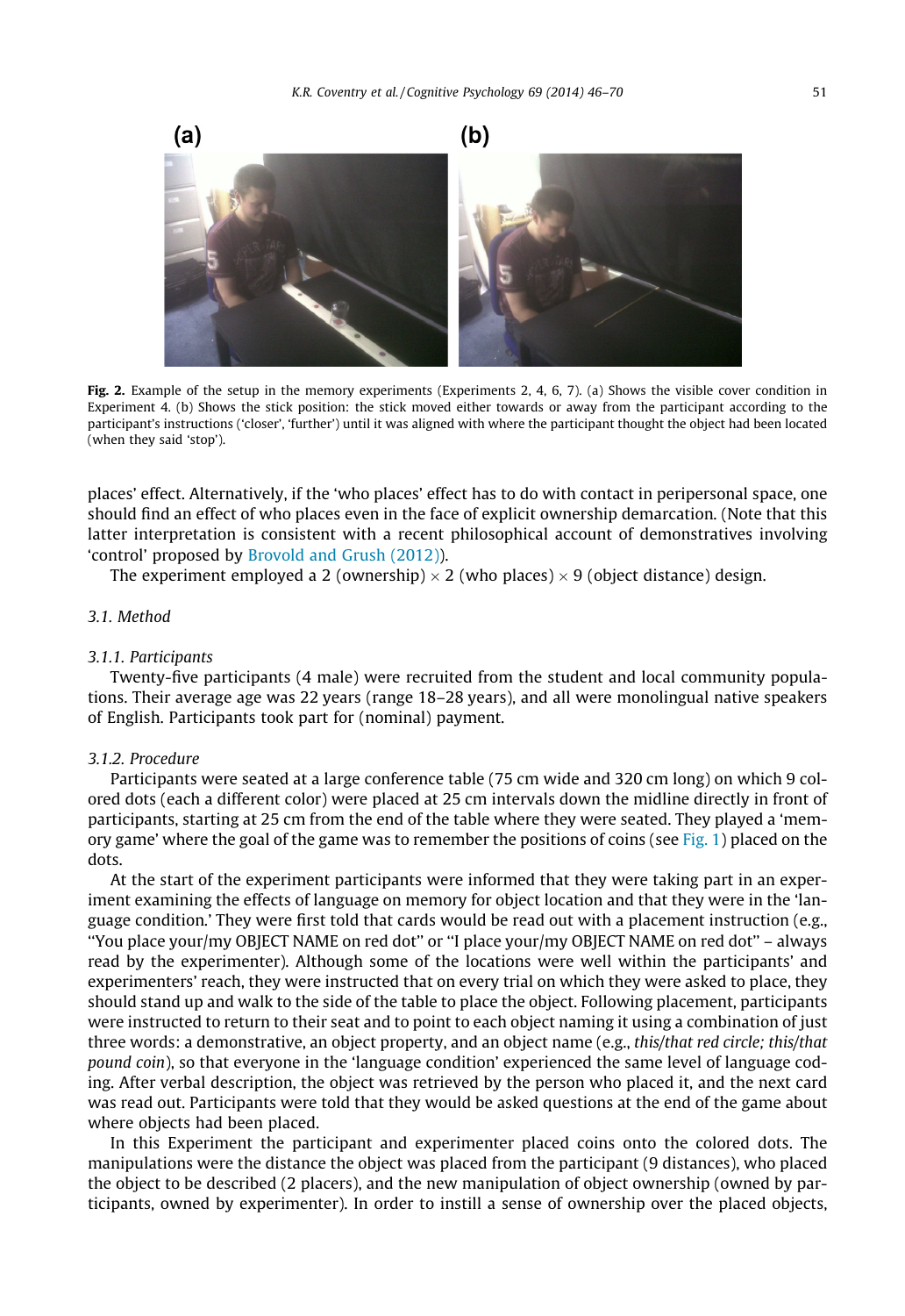<span id="page-6-0"></span>participants were given financial reward for taking part in the experiment  $(E4)$  in the form of a £2 coin, a £1 coin and two 50p pieces. They were paid at the beginning of the experiment and told that the coins would be used as stimuli. The experimenter had her own set of coins. The coins were placed in front of the participant and the experimenter, respectively. In half of the trials the participant placed the coins and in the other half the experimenter placed the coins. Half the time the participant and the experimenter placed their own coins and in the other half they placed the other person's coins. The participant identified the denomination of the coin (e.g. this fifty pence coin, that one pound coin) in every trial (including those where the experimenter placed).

There were 36 trials (fully randomized); the participant (and experimenter) placed their own and the experimenter's coins once on each of the nine locations.

At the end of the experiment (and at the end of the other experiments also), reaching distances were measured to ensure that the physical boundary between peripersonal space and extrapersonal was as expected (between locations 3 and 4 dots away from participants). This was confirmed. Moreover, in this experiment (and all the other experiments reported below) all participants used either this or that on all trials as the first term in their utterances as instructed, and on debrief no participants reported the use of the expressions feeling unnatural to them or inappropriate. This was important to note given some previous findings [\(Bangerter, 2004\)](#page-22-0) that participants point less frequently at far distances when using verbal deixis than for near distances (at least in a task that involves picking out objects from among a large array of objects).

#### 3.2. Results and discussion

Following [Coventry et al. \(2008\)](#page-22-0), we calculated the percentage use of this for each participant for three regions of the table (see Table 1); the region in peripersonal space (the first three locations were reachable by all participants), the next three locations (in extrapersonal space), and the last three more distal locations. There were main effects of distance,  $F(2,48) = 30.40$ ,  $p < .0001$ , partial  $\eta^2$  = .559, and who placed the object,  $F(1,24)$  = 5.79, p = .02, partial  $\eta^2$  = .194; participants used this most in peripersonal space ( $M = 63\%$ ), less in extrapersonal space ( $M = 32\%$ ), and least in the furthest locations ( $M = 15\%$ ), and this was used more for objects placed by participants ( $M = 40\%$ ) than when the objects were placed by the experimenter ( $M = 30\%$ ). Of most interest was a main effect of ownership,  $F(1,24) = 7.44$ ,  $p = .01$ , partial  $\eta^2 = .237$  ([Fig. 3](#page-7-0)). This was used more for the participant-owned objects ( $M = 41\%$ ) than for the experimenter-owned objects ( $M = 32\%$ ), regardless of who placed them ([Fig. 3](#page-7-0)). None of the interactions were significant (all  $F < 1.3$ ).

These data replicate the results of [Coventry et al. \(2008\)](#page-22-0), showing that the use of this and that map onto the peripersonal–extrapersonal space distinction, and also that participant placement of an object results in a greater use of this compared to experimenter placements of those same objects. The results are also informative regarding the nature of the 'who places' effect. This effect is interpreted in

Table 1

Percentage of ''THIS'' responses in each condition across the three regions in Experiments 1, 3 and 5.

| Experiment    | Condition                                                                                 |                                                    |                         | Region 1<br>$(25-75 \text{ cm})$ | Region 2<br>$(100 -$<br>150 cm) |                      | Region 3<br>$(175 -$<br>225 cm) |                      |
|---------------|-------------------------------------------------------------------------------------------|----------------------------------------------------|-------------------------|----------------------------------|---------------------------------|----------------------|---------------------------------|----------------------|
|               |                                                                                           |                                                    | Mean                    | <b>SEM</b>                       | Mean                            | <b>SEM</b>           | Mean                            | <b>SEM</b>           |
| 1-Ownership   | Participant Placed                                                                        | Participant's Coins<br><b>Experimenter's Coins</b> | 68.00<br>62.67          | 6.52<br>8.01                     | 48.00<br>28.00                  | 6.69<br>6.85         | 18.67<br>13.33                  | 5.80<br>5.77         |
|               | <b>Experimenter Placed</b>                                                                | Participant's Coins<br><b>Experimenter's Coins</b> | 64.00<br>56.00          | 7.68<br>7.87                     | 29.33<br>24.00                  | 6.75<br>5.62         | 17.33<br>9.33                   | 5.81<br>4.52         |
| 3-Visibility  | Metal (Occluded)<br>Glass (visible but not touchable)<br>No cover (visible and touchable) |                                                    | 41.18<br>50.98<br>60.78 | 7.84<br>8.14<br>7.69             | 15.69<br>27.45<br>21.57         | 7.07<br>9.58<br>6.35 | 3.92<br>5.88<br>9.80            | 2.68<br>4.27<br>4.75 |
| 5-Familiarity | Familiar Shapes<br>Unfamiliar Shapes                                                      |                                                    | 50.76<br>33.33          | 6.53<br>6.39                     | 39.39<br>28.03                  | 6.06<br>5.94         | 31.82<br>33.33                  | 5.90<br>6.30         |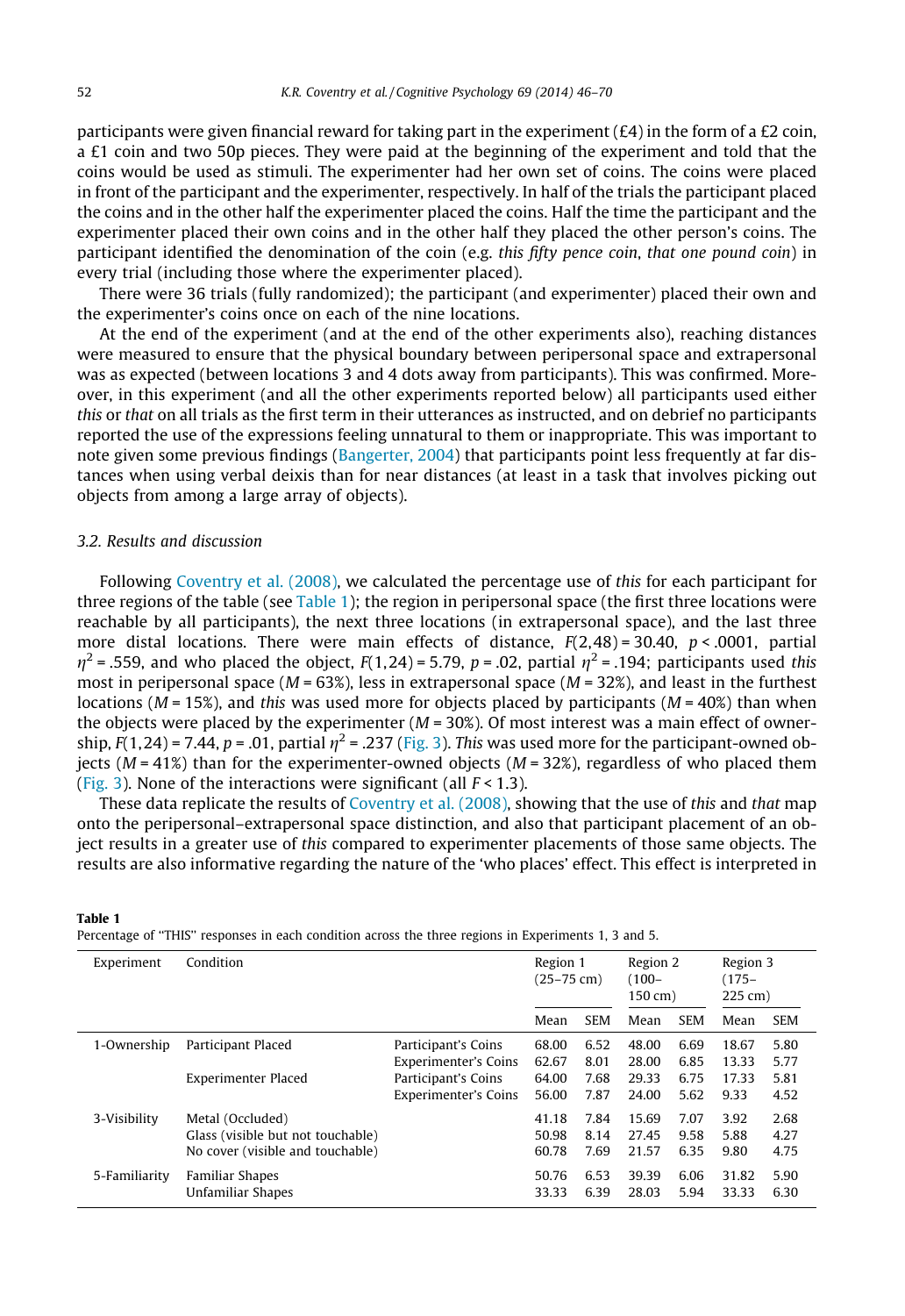<span id="page-7-0"></span>

Fig. 3. Main effects of object knowledge found across Experiments 1–6. The top panel shows the results of the demonstrative experiments (mean percentage use of this by condition), and the bottom panel shows the memory results (mean signed distance errors: note that a positive value indicates remembering an object as being further away than it actually was). Error bars represent standard errors of the mean.

Coventry et al. in terms of contact with an object (in peripersonal space). We offered the alternative possibility that the 'who places' effect might be a result of contact and agency instilling a sense of ownership of the object. We have shown that ownership is indeed an important influence on the choice of this or that in English. However, the presence of a 'who places' effect even when ownership is explicitly indicated militates against the explanation that the 'who places' effect is about ownership.

# 4. Experiment 2 – Ownership and memory for object location

The goal of this experiment was to investigate the influence of ownership on immediate memory for object location. It has been argued that object location memory involves multiple components, including remembering objects, remembering locations, and the binding of objects to locations ([Post](#page-23-0)[ma & De Haan, 1996](#page-23-0)). There is some evidence for the distinctiveness of these processes with respect to multiple object spatial arrays (see [Postma, Izendoorn, & De Haan, 1998](#page-23-0) for discussion), but little is known about the object to location binding process. One might think that location memory is all that is required when remembering the location of a single object, and that information about the object may be secondary. For example, [Jiang, Olson, and Chun \(2000\)](#page-23-0) have suggested that location may act as an anchor for the features of an object to be bound to, and that as a consequence, object location memory is unaffected by object characteristics. Yet there is some reason to believe that object knowledge might affect memory for location.

It is well established that people exhibit memory errors for the last seen position of a moving object, misremembering the last position as further on in its projected path ('representational momentum'; [Freyd, 1983;](#page-23-0) see [Hubbard, 2005](#page-23-0) for a recent review). [Reed and Vinson \(1996\)](#page-23-0) found that representational momentum effects are mediated by knowledge of the object that is seen moving. For example, labeling the same object in different ways (e.g. a 'rocket' versus a 'cathedral') affects memory for the last position of that object when it is seen moving along its (expected) path. There is also some evidence that the gender stereotyping of an object affects memory for location ([Cherney](#page-22-0) [& Ryalls, 1999; Gallagher, Neave, Hamilton, & Gray, 2006\)](#page-22-0). Hence, we thought it possible that other object knowledge properties also affect memory for static object location – with implications for accounts of object location memory.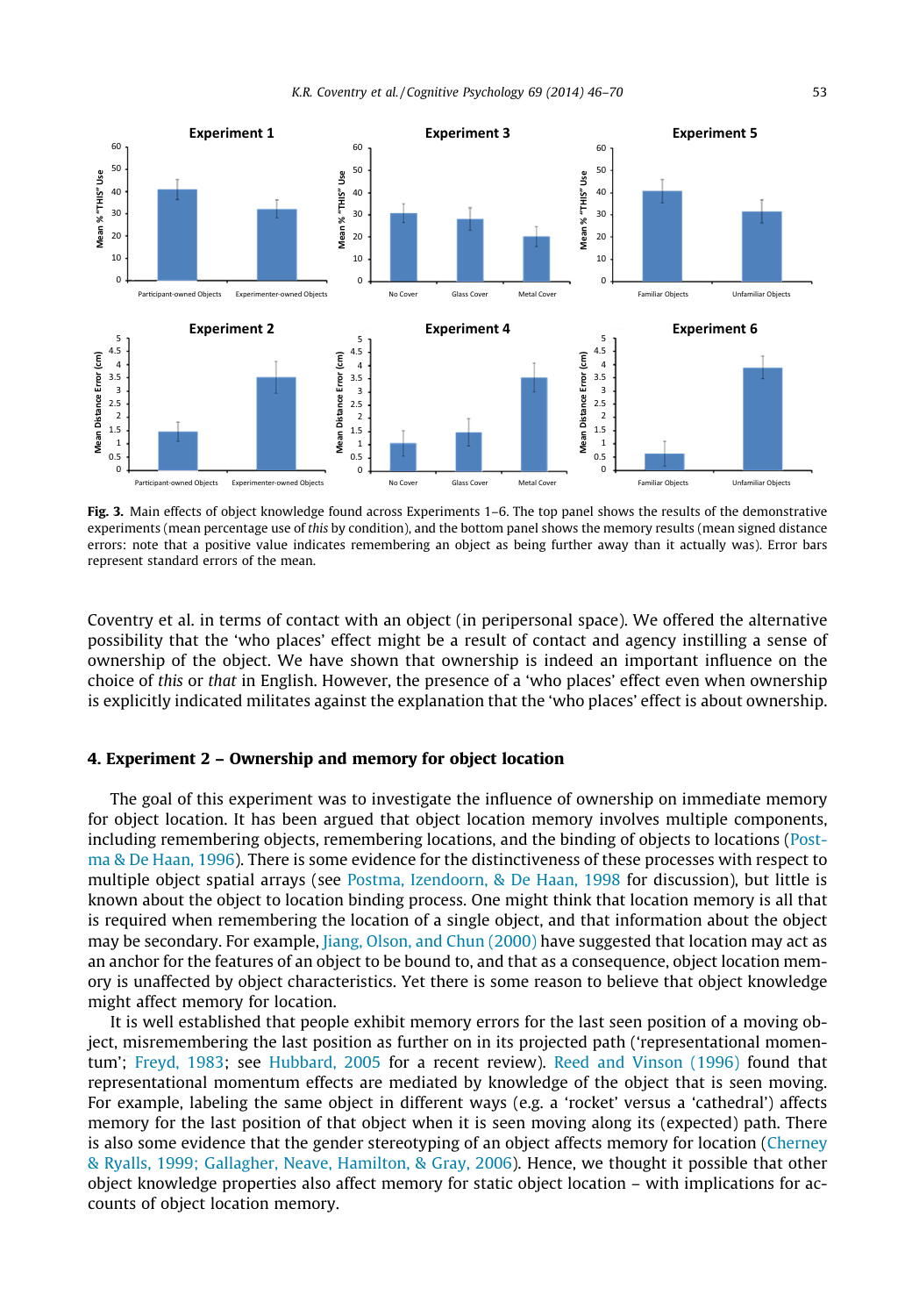Ownership as an object knowledge property is important for both memory for objects and words, and how people naturally interact with objects. [Cunningham et al. \(2008\)](#page-22-0) had participants move cards into their own shopping basket or someone else's. Memory for the cards placed in their own basket was better than for those placed in someone else's basket. These results can be interpreted as an effect of ownership on memory. Interestingly, they found no effect of whether the object was moved by the participant or a conspecific, suggesting that ownership effects on memory are not the same as agency effects (further supporting our interpretation of the 'who places' effect found in Experiment 1).

Using a different method, [Shi, Zhou, Han, and Liu \(2011\);](#page-23-0) see also [Walla, Greiner, Duregger, Deecke,](#page-24-0) [& Thurner, 2007](#page-24-0)) examined the effect of possessive pronouns (my/his Chinese equivalents) on reaction times to identify the color of the font nouns were written in. Participants were quicker to react to the nouns when the noun was proceeded by  $m\gamma$ . Moreover, in a surprise memory task nouns in the  $m\gamma$ condition were remembered better than those in the his condition.

[Constable et al. \(2011\)](#page-22-0) provide direct evidence that ownership affects visuomotor interactions with objects. In one experiment, participants were instructed to reach and replace mugs either owned by them, the experimenter, or with ownership unmarked. Constable et al. found that movement patterns, including maximum acceleration of the arm during movement and lateral and dorsal distances traversed, were affected by ownership. In particular, objects owned were moved closer to the body than objects either owned by the experimenter, or unmarked for ownership.

Building on these earlier results we wanted to test whether ownership affects memory for object location when objects are presented in space at varying distances from the perceiver – and of course if effects of ownership and distance parallel the effects we have found for language in Experiment 1. In order to retain equivalence for the language experiments, we tested memory for coin locations placed on the dot locations used in Experiment 1, but we included additional locations so that dots were spaced at 12.5 cm distances (while also omitting some of the distances in extrapersonal space furthest away from participants).

The experiment employed a 2 (ownership)  $\times$  9 (distance) design.

#### 4.1. Method

#### 4.1.1. Participants

Twenty-two participants (4 male) were recruited from the student and local community populations. Their average age was 20 years (range 18–39 years), and all were monolingual native speakers of English. Participants took part for (nominal) payment.

#### 4.1.2. Procedure

Participants were seated at the same table used in Experiment 1 (and in all the experiments), on which 9 colored dots (each a different color) were placed at 12.5 cm intervals down the midline directly in front of participants, starting at 25 cm from the end of the table where they were seated.

Participants were told that they were taking part in an experiment on memory for object location (language was not mentioned at all). They were then given their participation payment in the form of coins (as in Experiment 1), and were told that their coins would be used as stimuli in the experiment. On each trial participants watched the experimenter place either one of her own coins, or one of the participants' (which took 2 s) on one of the colored dots. This was done to match the experimenter places condition in the demonstrative experiment. Once placed, participants had 10 s to view the coin before being asked to close their eyes for 20 s. This gave the experimenter time to remove the dots and coin, and to get behind a screen (to avoid distracting the participant) and to position a measuring stick across the table. The stick was half the width of the table (attached to a set square for precision) and was placed at a set distance (10 cm or 20 cm) further away/nearer the participant than where the object had appeared. Two distances were used to prevent the stick placement becoming a cue for the object location. When the participant opened his/her eyes again, he/she indicated to the experimenter how the stick should be moved to be aligned with the near edge of the object (where it had been placed) using the commands 'closer', 'further', and 'stop'. On debrief participants did not spot any systematic stick placements (borne out in the memory data). At the beginning of the experiment participants were given 6 practice trials.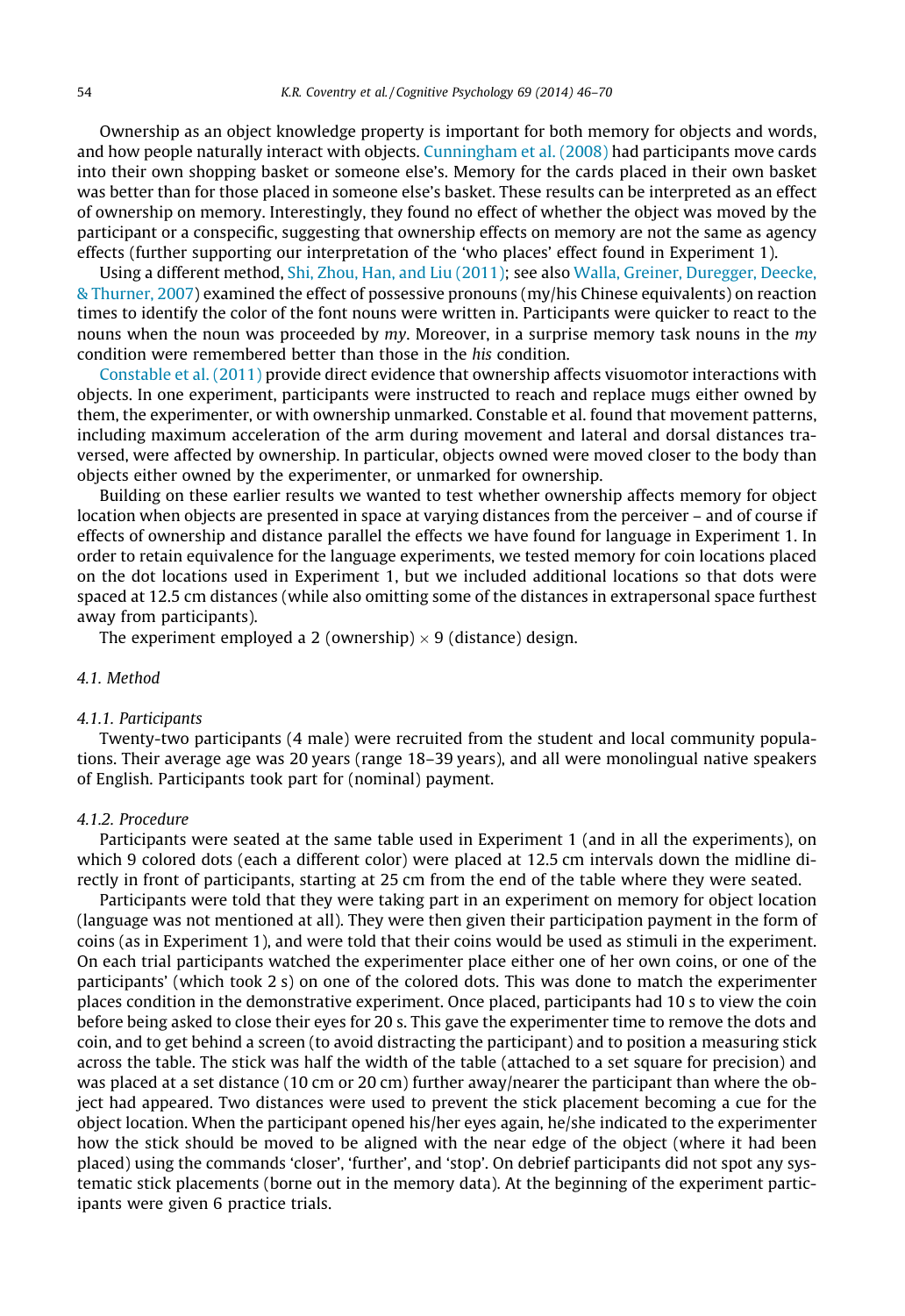<span id="page-9-0"></span>An important difference between this experiment (memory) and the language method (Experiment 1) was the absence of pointing in this experiment. The goal of this and the other memory experiments reported below was to investigate the influence of object knowledge properties on memory for object location. If participants pointed at an object while it was visible, this would have matched the method in the language experiments, but it may also have introduced a confound in a memory context. Pointing at an object when it is present provides an additional distance cue for recall. For that reason, participants kept their arms by their side in the present experiment (but see Experiment 7).

# 4.2. Results and discussion

The accuracy for object memory location was calculated by subtracting the actual distance of the object from the distance estimate (i.e. final position of the stick); positive numbers (in cm) indicate an object remembered as being further away from the participant than it actually was. The mean distance estimates are displayed in Table 2. These data were submitted to a 2(ownership)  $\times$  9(distance) ANO-VA. There was a main effect of ownership,  $F(1,21) = 25.26$ ,  $p < .0001$ , partial  $\eta^2 = .546$ . While generally there was a tendency to misremember objects as further away from participants than they actually were, estimates were more accurate for objects owned by the participants  $(M = 1.46)$  than for objects owned by the experimenter  $(M = 3.52)$ . There was also a main effect of distance,  $F(8,168) = 5.58$ ,  $p < .0001$ , partial  $\eta^2 = .210$  (Table 2). The furthest three distances (in extrapersonal space) were associated with significantly further distance estimates relative to the actual distances than the nearest three locations (all  $p < .05$ ). The interaction between distance and ownership was not reliable ( $F < 1.5$ ).

Overall, participants were quite accurate in their memory for object locations (with a distance error of 3% on average), which suggests that guesses were minimal, and that the task was at the right level of difficulty. The effect of distance mirrors the effect found for Experiment 1. Distances unambiguously in extra-personal space were associated with remembering objects further away than they actually were compared to distances unambiguously in peripersonal space.

The effect of ownership found here is consistent both with the results of [Cunningham et al. \(2008\)](#page-22-0) and [Constable et al. \(2011\)](#page-22-0). The improved accuracy for objects owned by participants over objects owned by someone else mirrors the effect reported by [Cunningham et al. \(2008\),](#page-22-0) but in the case of the present study objects were placed in the dorsal plane, and the memory measure was for object location rather than memory for objects. The data are also consistent with the direct object placements data found in [Constable et al. \(2011\).](#page-22-0) In their case participants placed an object closer to themselves when they owned that object; in the present Experiment the object was remembered as being closer when it was owned by participants rather than owned by the experimenter.

#### Table 2

|  | Absolute memory errors (cm) in each condition by distance in Experiments 2, 4 and 6. |  |  |  |  |  |  |  |  |  |  |  |  |
|--|--------------------------------------------------------------------------------------|--|--|--|--|--|--|--|--|--|--|--|--|
|--|--------------------------------------------------------------------------------------|--|--|--|--|--|--|--|--|--|--|--|--|

| Experiment   | Condition                                        | Mean Mean | (SEM) (SEM)                  | Mean Mean                        | (SEM) (SEM)                  | Mean Mean                 | (SEM) (SEM)               | Mean<br>(SEM)  | 25 cm 37.5 cm 50 cm 62.5 cm 75 cm 87.5 cm 100 cm 112.5 cm 125 cm<br>Mean<br>(SEM) | Mean<br>(SEM)  |
|--------------|--------------------------------------------------|-----------|------------------------------|----------------------------------|------------------------------|---------------------------|---------------------------|----------------|-----------------------------------------------------------------------------------|----------------|
|              | 2-Ownership Participant's Coins                  | 0.42      | 0.36<br>$(0.54)$ $(0.45)$    | 0.76<br>$(0.58)$ $(0.6)$         | 0.69                         | 1.68<br>$(0.49)$ $(0.7)$  | 1.50                      | 1.89<br>(0.69) | 2.48<br>(0.72)                                                                    | 3.38<br>(1.15) |
|              | Experimenter's Coins                             | 0.35      | 0.94<br>$(0.67)$ $(0.48)$    | 2.83                             | 2.60<br>$(0.93)$ $(0.88)$    | 3.03                      | 3.91<br>$(0.86)$ $(0.97)$ | 6.74<br>(2.43) | 5.11<br>(0.95)                                                                    | 6.14<br>(1.24) |
| 4-Visibility | Metal (Occluded)                                 | 2.91      | 1.96<br>$(2.09)$ $(0.55)$    | 2.79<br>(0.7)                    | 3.55<br>(1.02)               | 2.17                      | 3.50<br>$(1.07)$ $(0.71)$ | 3.38<br>(0.76) | 5.28<br>(1.02)                                                                    | 6.39<br>(1.08) |
|              | Glass (visible but not touchable) 1.37           |           | 1.67<br>$(0.42)$ $(0.82)$    | 1.03<br>$(1.13)$ $(1.07)$        | 0.95                         | 0.43                      | 1.85<br>$(0.99)$ $(0.76)$ | 1.97<br>(0.99) | 0.61<br>(1.17)                                                                    | 3.45<br>(1.00) |
|              | No cover (visible and touchable) $-0.09$ $-0.65$ |           | $(0.29)$ $(1.02)$            | 0.52                             | $-0.08$<br>$(0.57)$ $(0.73)$ | 1.40                      | 1.78<br>$(0.93)$ $(0.52)$ | 2.08<br>(0.97) | 1.35<br>(0.91)                                                                    | 3.24<br>(0.92) |
|              | 6-Familiarity Familiar shapes                    | 0.26      | $-0.24$<br>$(0.47)$ $(0.48)$ | $-0.12$ 0.03<br>$(0.56)$ $(0.8)$ |                              | 0.03<br>$(0.59)$ $(1.09)$ | 0.97                      | 1.62<br>(1.10) | 0.95<br>(1.26)                                                                    | 2.22<br>(0.94) |
|              | Unfamiliar shapes                                | 2.04      | 2.42<br>$(0.44)$ $(0.76)$    | 2.70                             | 3.26<br>$(0.69)$ $(0.83)$    | 5.09                      | 4.88<br>$(1.00)$ $(0.87)$ | 4.48<br>(0.78) | 4.59<br>(0.67)                                                                    | 5.49<br>(0.85) |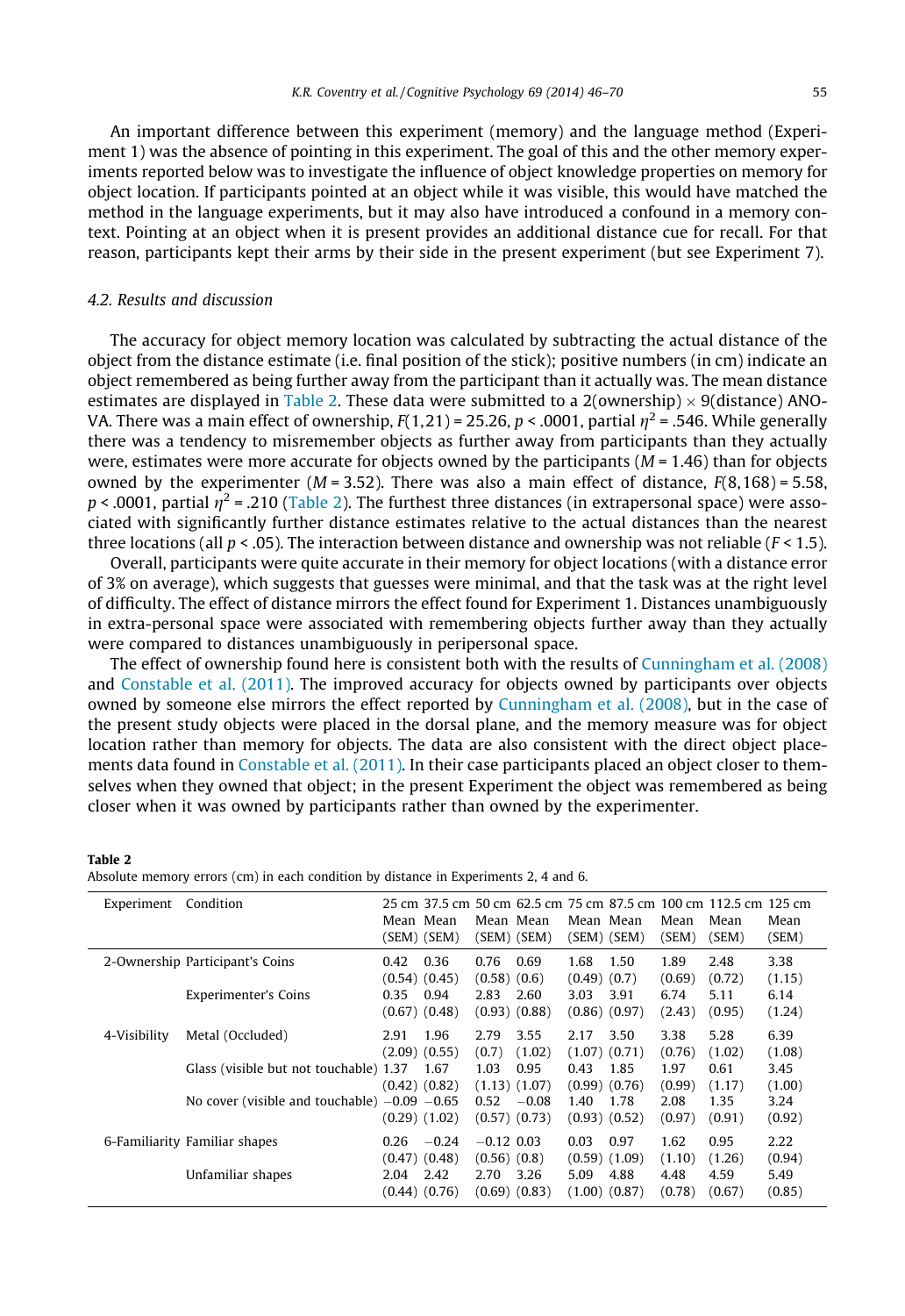More generally, the effect of ownership on object location memory is informative for theories of object location memory. In order to perform the task, participants could have ignored the object (who owns it), and could have focused on the location alone. The present data hint at the automaticity of object knowledge access in object location memory – a point we will return to later.

# 5. Experiment 3 – Visibility and demonstrative choice

In this experiment we examined the possible influence on English demonstrative choice of a second distinction that is commonly lexicalized across languages ([Chandralal, 2010; Diessel, 1999](#page-22-0)) – visibility. To do so, the objects to be described were either uncovered, or covered with a metal (opaque) container or covered with a glass (clear) container of the same size. We included both visible and invisible covered conditions to control for physical accessibility ([Enfield, 2003; Piwek, Beun, & Cremers, 2008\)](#page-22-0); a covered (invisible) object is both invisible and inaccessible while a glass cover is visible but inaccessible. If visibility is important for demonstrative choice we expected that the use of this should be less frequent in the metal cover condition compared with the other two conditions. Note that such a result would be consistent with recent work on peripersonal space showing that visibility, not accessibility, affects reaching trajectories to objects following the observation of a conspecific ([Griffiths & Tipper,](#page-23-0) [2009\)](#page-23-0). If, on the other hand, physical accessibility is important, then there should be differences in demonstrative choice comparing both the covered conditions to the uncovered (control) condition.

# 5.1. Method

The method was the same as for Experiment 1, with three differences. First, the participant always placed the objects. Second, the objects to be placed were colored shapes on plastic disks 6.5 cm in diameter (as used in [Coventry et al., 2008\)](#page-22-0). Third, the visibility of the placed objects was manipulated. On placing the disks, participants either left them uncovered, or placed them and covered them with a glass or a metal container (8 cm in diameter and 9 cm high) – see [Fig. 1](#page-4-0).

# 5.1.1. Participants

Seventeen participants (5 male) were recruited from the student and local community populations. Their average age was 23 years (range 19–40 years), and they were all monolingual native speakers of English. Participants took part for (nominal) payment or course credit.

#### 5.1.2. Procedure

The procedure was the same as that used in Experiment 1. The experimenter read out instruction cards indicating which disk to place on which uniquely colored dot, and whether or not the object was to be covered with the glass, metal container, or left uncovered. The experimenter read out the instruction of the form OBJECT NAME, DOT COLOR, COVER (e.g. ''red square, blue dot, metal'').

# 5.2. Results and discussion

As in Experiment 1, we calculated the percentage use of this for each participant for the three re-gions of the table (displayed in [Table 1](#page-6-0)). There was a main effect of distance,  $F(2,32) = 22.24$ ,  $p < .0001$ , partial  $\eta^2$  = .582, mirroring the effect found in Experiment 1. There was also a main effect of visibility,  $F(2,32) = 8.24$ , p = .0001, partial  $\eta^2$  = .340. This was used less when the objects were covered with the metal container ( $M = 20\%$ ) compared to either the glass cover condition ( $M = 28\%$ ,  $p = .02$ ) or the no cover condition ( $M = 30\%$ ,  $p = .001$ ). There was no difference between the uncovered and glass cover conditions ( $p = .60$ ). The interaction between location and visibility was not reliable ( $F = 1.2$ ).

The results of the covering manipulation favor an explanation based on visibility rather than physical accessibility. The absence of a difference between the glass cover condition and the no cover condition shows that preventing contact with an object does not affect demonstrative choice – it is whether the object is visible or not that matters. This does not rule out some notion of 'mental' accessibility as important for demonstrative choice [\(Piwek et al., 2008\)](#page-23-0), but of course that begs the question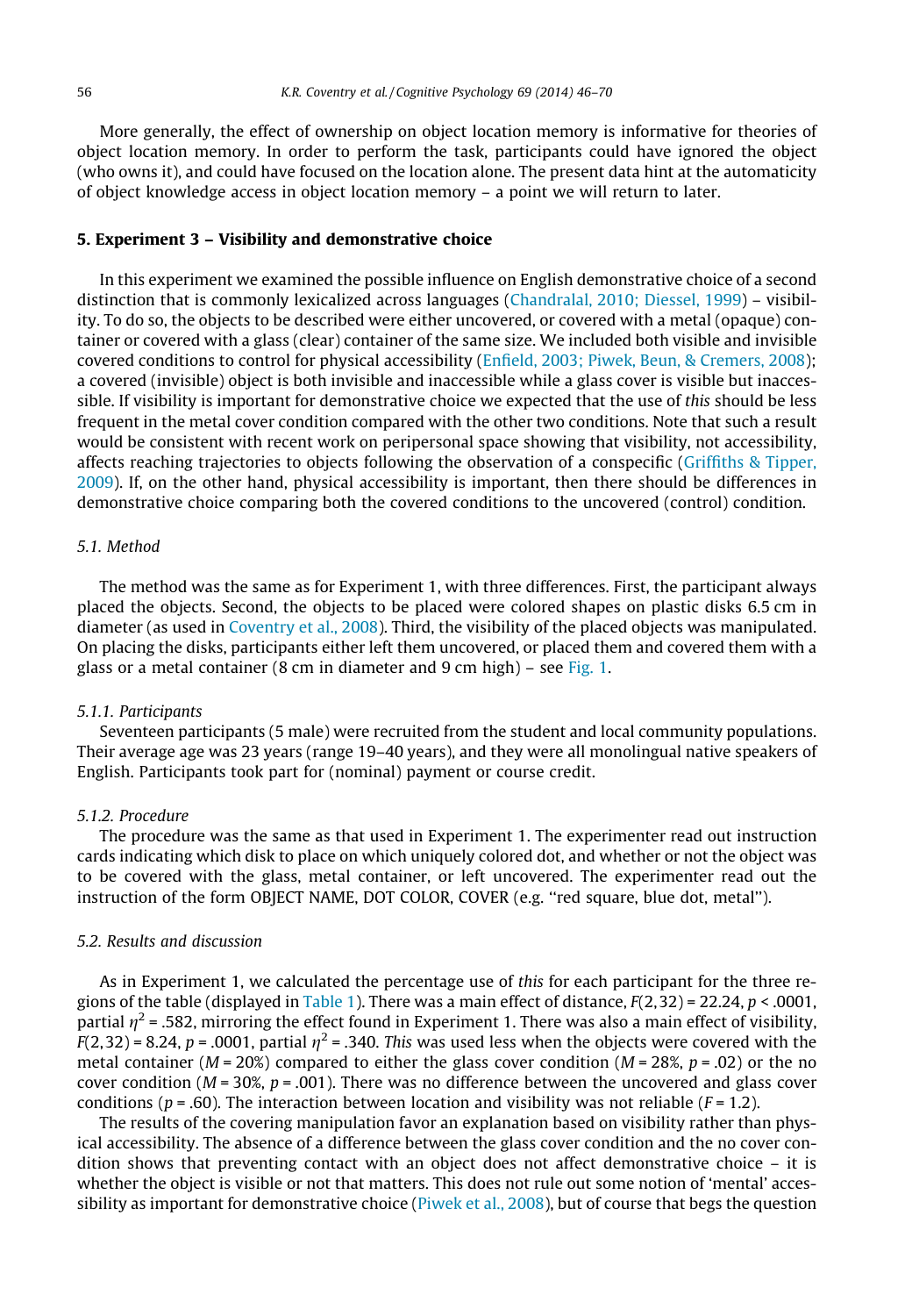as to what 'mental' accessibility actually is (something we discuss later). Moreover, if accessibility is generated in some way from a more basic spatial 'physical' accessibility or 'control' (see [Brovold &](#page-22-0) [Grush, 2012; Maes, 2007](#page-22-0)), then the absence of an interaction between distance and the visibility manipulation is telling.

# 6. Experiment 4 – Visibility and memory for object location

Visibility is explicit in the demonstrative systems of some languages, and the previous experiment has shown that visibility matters for demonstrative choice in English. If the influence of visibility on demonstratives emerges from some non-linguistic perceptual impact of visibility, then one should find that visibility affects memory for/perception of object location. That was the goal of this experiment.

# 6.1. Method

#### 6.1.1. Participants

Twelve participants (4 male) were recruited from the student and local community populations. Their average age was 29 years (range 19–57 years), and they were all monolingual native speakers of English. Participants took part for (nominal) payment or course credit.

# 6.1.2. Procedure

The procedure was the same as in Experiment 2, with one difference. The experimenter placed the colored disk for two seconds uncovered, and then either covered it or not and left it for a further 10 s (covered in the metal and glass conditions). The covers were always placed with the edge of the cover touching the near edge of the object (so that distances were equivalent in all conditions).

#### 6.2. Results and discussion

The mean distance error estimates are displayed in [Table 2](#page-9-0). These data were submitted to a 3(visibility)  $\times$  9(distance) ANOVA. There was a main effect of visibility, F(2,22) = 17.51, p < .0001, partial  $\eta^2$  = .614. While generally there was a tendency to misremember objects as further away from participants than they actually were, estimates were significantly further away relative to actual distance when the object was covered with the metal container  $(M = 3.546)$  than for either the objects covered with the glass ( $M = 1.481$ ) or uncovered objects ( $M = 1.061$ )(both  $p < .001$ ). There was no difference between the glass cover and uncovered conditions  $(p > .05)$ . There was also a main effect of distance,  $F(8,88) = 6.65$ , p < .005, partial  $\eta^2 = 0.249$ . The distance estimates (relative to actual distances) for posi-tions in extrapersonal space were higher than those in peripersonal space (see [Table 2\)](#page-9-0), but the only distance reliably greater than those in peripersonal space was the furthest distance (all  $p < .001$ ). The interaction between distance and visibility was not reliable  $(F < 1)$ .

The influence of visibility on memory for object location mirrors directly the effect of visibility on demonstrative choice. Objects that are covered and not visible are recalled as further away than the same objects that were either covered with a glass (hence, still visible) or uncovered. Visibility affects memory for object location just as it affects how one talks about objects that are still co-present.

# 7. Experiment 5 – Familiarity and demonstrative choice

In this experiment we considered a further variable that had yet to be tested with respect to influence on demonstrative choice or distance perception/memory – familiarity. The motivation to consider familiarity was as follows.

Objects owned by a person are more likely to occur closer to a person (the owner) than objects that are not owned. Objects that are visible are more likely to be located near a person than objects that are not visible. By the same token, objects that are familiar to a person are more likely to occur near a person than objects that are unfamiliar. If this (simple) account of these effects is correct (and we elab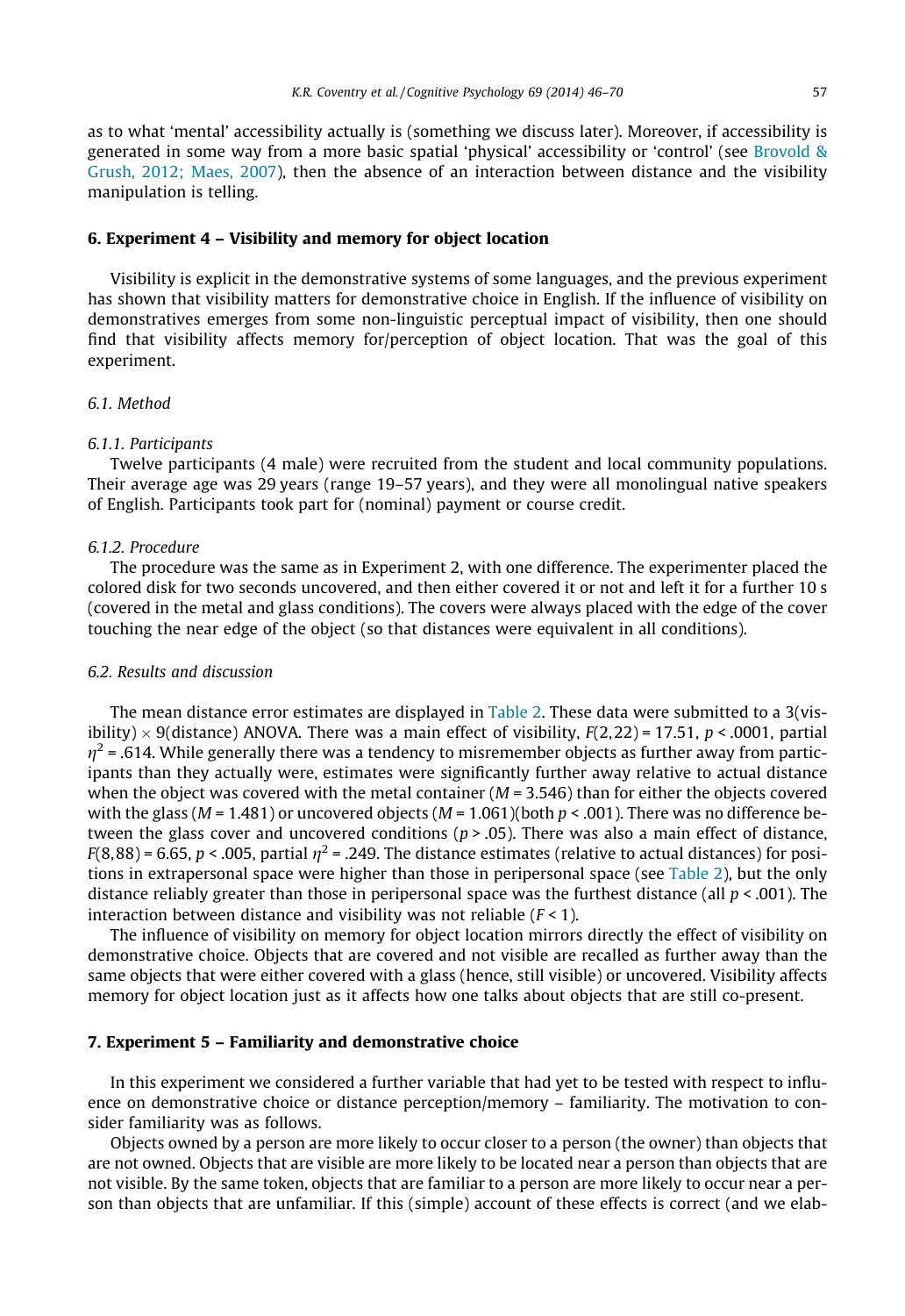orate on that account later), then familiarity should affect demonstrative choice and memory for object location.

A second motivation for testing familiarity (as we shall argue later, not unrelated to the account we have just given) comes from work on 'mental' accessibility. In the broader context of demonstrative use in discourse settings, (mental) accessibility is glossed as the ease with which particular mental entities/objects come to mind [\(Piwek et al., 2008\)](#page-23-0). It is plausible that familiar objects may be more mentally accessible than unfamiliar objects with consequences for demonstrative choice (see [Curby](#page-22-0) [& Gauthier, 2009,](#page-22-0) for a related account of expertise and object categorization).

The (related) notions of learned associations between objects and locations, and mental accessibility of objects, were the motivation to test the possible impact of object familiarity on the use of this and that. It was predicted that this would be used more for familiar objects (e.g. red square, yellow circle) as compared with unfamiliar objects (e.g. viridian nonagon, cerulean ranunculoid).

#### 7.1. Method

#### 7.1.1. Participants

Twenty-two participants (3 male) were recruited from the student and local community populations. Their average age was 20 years (range 18–42 years), and they were all monolingual native speakers of English. Participants took part for (nominal) payment or course credit.

# 7.1.2. Procedure

The procedure was the same as in Experiment 3. After the general procedure of the experiment was explained participants were introduced to the shapes. For the unfamiliar shapes, participants were given time to practice pronunciation and recall of the names and colors of the shapes, so that they would then be able to correctly select the color/shape for placement and description. The training was successful as no participants failed to select the correct disk to place on any trial, and they were all correctly named when describing.

#### 7.2. Results and discussion

Again, we computed the percentage use of this for each participant for each of the three regions (see [Table 1\)](#page-6-0). There was a main effect of familiarity,  $F(1,21) = 7.40$ ,  $p = .01$ , partial  $\eta^2 = .261$ . Overall, this was used more frequently for familiar objects ( $M = 41\%$ ) than for unfamiliar objects ( $M = 32\%$ ). The effect of object location was not reliable,  $F(2,42) = 2.20$ ,  $p = .12$ , partial  $\eta^2 = .095$ , though the direction was consistent with the data from Experiments 1 and 3. However, the interaction between familiarity and location was reliable,  $F(2,42) = 4.59$ ,  $p = .02$ , partial  $\eta^2 = .180$ . The effect of location was present for familiar,  $F(2,42) = 5.31$ ,  $p = .009$ , partial  $n^2 = .202$ , but not for unfamiliar objects,  $F(2,42) = 0.54$ , p = .59, partial  $\eta^2$  = .025. That was used predominately for unfamiliar objects irrespective of location.

The main effect of object familiarity on demonstrative choice in English supports the idea that objects that are unfamiliar are expected to be further away than they are and/or the notion that familiar objects are more mentally accessible, with consequences for demonstrative choice. The absence of a main effect of distance in this experiment was driven by the lack of distance effect for unfamiliar objects. Consistent with the results of Experiments 1 and 3, the use of familiar objects produced an effect of distance. In contrast, when the objects were unfamiliar the use of that approached ceiling even in peripersonal space. The next experiment examines this influence of familiarity on memory for object location.

#### 8. Experiment 6 – Familiarity and memory for object location

Object familiarity has been shown to affect demonstrative choice in the previous experiment. If the influence of familiarity on demonstratives emerges from some non-linguistic perceptual impact of familiarity, then one should find that familiarity should also affect memory for/perception of object location.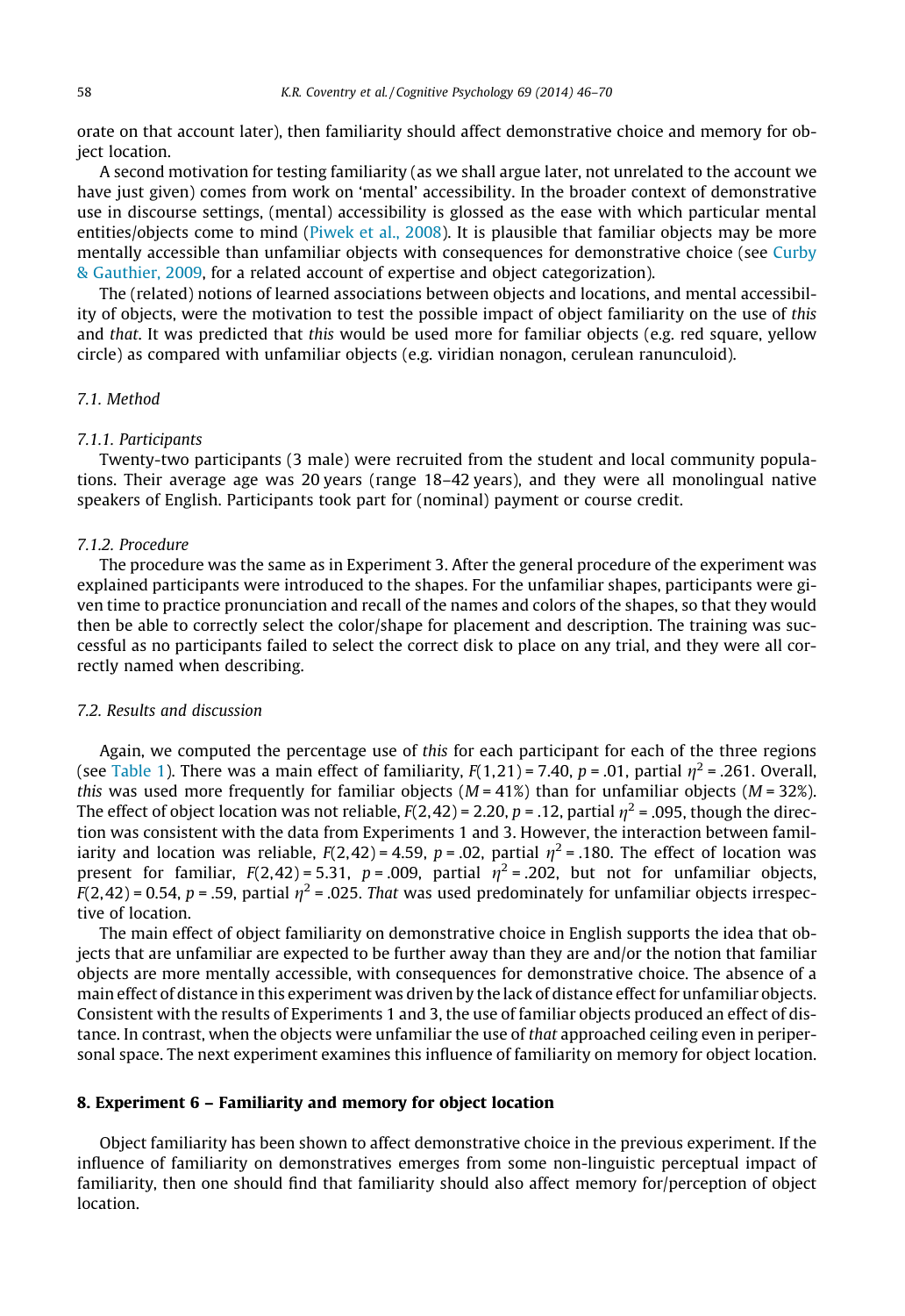The role of familiarity has been considered extensively within a perceptual context where it has been shown that familiar objects are associated with improvement in short term visual memory capacity (e.g. [Anaki & Bentin, 2009; Curby & Gauthier, 2009; Curby, Glazek, & Gauthier, 2009\)](#page-21-0) and with increased ease of object tracking as a familiar object moves [\(Pinto, Howe, Cohen, & Horowitz, 2010\)](#page-23-0). However, there is a paucity of research that looks at the impact of familiarity on memory for object location. Given the findings of the above experiments (and Experiment 5 in particular), we suspected that familiarity might also affect memory for object location.

# 8.1. Method

# 8.1.1. Participants

Nineteen participants (6 male) were recruited from the student and local community populations. Their average age was 28 years (range 19–47 years), and they were all monolingual native speakers of English. Participants took part for (nominal) payment or course credit.

## 8.1.2. Procedure

The procedure was same as in Experiment 4, with the addition of the same introduction to the familiar/unfamiliar objects as used as in Experiment 5.

#### 8.2. Results

The mean distance error estimates were submitted to a 2(familiarity)  $\times$  9(distance) ANOVA. There was a main effect of familiarity,  $F(1,18) = 82.25$ , p < .00001, partial  $\eta^2 = .820$ . While generally there was a tendency to misremember objects as further away from participants than they actually were, estimates were more accurate for familiar objects  $(M = 0.634)$  than for unfamiliar objects (*M* = 3.883). The main effect of distance was also reliable,  $F(8,44) = 4.46$ ,  $p < .005$ , partial  $\eta^2 = .161$ . The furthest four locations were associated with greater distance errors than the nearest four locations (all  $p < .05$ ). No other contrasts were reliable. The interaction between familiarity and distance was not reliable  $(F < 1)$ .

These results show that object familiarity affects object location memory. We can consider possible explanations as to why this might be the case. One might think that unfamiliar object names may create greater memory load, resulting in poorer memory performance, but this was not the case – memory for object location for unfamiliar objects was similar to memory for familiar objects overall, and the direction of the errors were systematic rather than arbitrary. Consistent with the influence of object familiarity on choice of demonstratives (Experiment 5), the general tendency to misremember unfamiliar objects as further away than they actually were can be accounted for based on either some effort-based/accessibility-based parameter, where more effort to remember is associated with increased distance. Alternatively, the expectation that familiar objects are generally closer than unfamiliar objects may also account for this finding. As we argue below, consideration of the experimental results on balance militates in favor of an expectation-based account of both memory for object location, and choice of language to describe object location.

# 9. Experiment 7

Experiments 1–6 show parallels between spatial demonstrative choice to describe object location and memory for the distance an object is placed. But what is the nature of this relationship? There are several possible positions on the relation between spatial language and non-linguistic spatial representation, helpfully enumerated in discussions of the mapping between spatial adpositions and spatial representation by a range of authors (see [Crawford et al., 2000; Landau & Hoffman, 2005; Munnich](#page-22-0) [et al., 2001,](#page-22-0) for discussion). First, many have claimed that language is parasitic on non-linguistic spatial perception and memory, with language reflecting universal representations of space [\(Clark, 1973;](#page-22-0) [Jackendoff, 1983; Landau & Jackendoff, 1993; Mandler, 1996; Talmy, 1983\)](#page-22-0). More broadly, such a view is consistent with recent 'embodied' approaches to cognition, with language directly grounded in non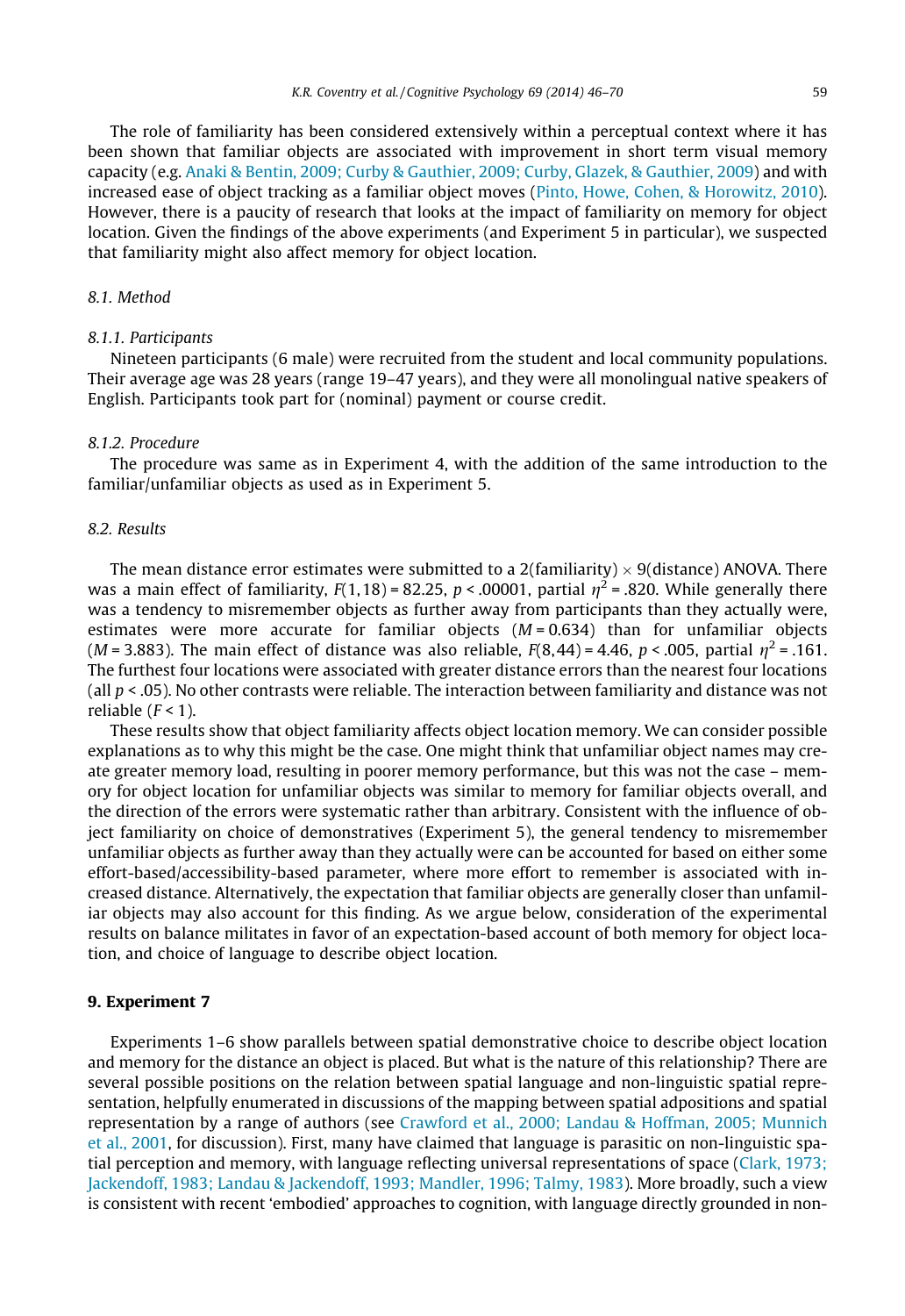linguistic vision and action processes (see for example [Barsalou, 2008](#page-22-0) for a recent review). Second, it has been claimed by some that spatial categories themselves are shaped by language ([Bowerman,](#page-22-0) [1996; Brown & Levinson, 1993; Levinson, 2003; Majid, Bowerman, Kita, Haun, & Levinson, 2004;](#page-22-0) [Pederson et al., 1998\)](#page-22-0). Therefore the specific language one speaks impacts upon the (non-linguistic) spatial categories one has – and this is most clearly the case when one can use language at encoding during a (supposed) non-linguistic task (for discussion see [Li et al., 2011; Frank, Everett, Fedorenko, &](#page-23-0) [Gibson, 2008\)](#page-23-0). Third, some have argued that there may be a common set of constraints underlying both language and perception, and specifically that language and memory might both independently draw on the same set of spatial properties ([Crawford et al., 2000\)](#page-22-0).

The main goal of this experiment was to begin to unpack the relationship between demonstrative use and non-linguistic perception. To do so we first introduced a new condition into the memory paradigm, a verbal interference condition (modeled on [Trueswell & Papafragou, 2010\)](#page-24-0), where participants repeated phonemes out loud during exposure to the object in the memory game. If language is used as a tool to remember object location ([Li et al., 2011](#page-23-0); see also [Frank et al., 2008\)](#page-23-0), then the verbal interference condition should eliminate object knowledge effects. In contrast, if the object knowledge effects remain under conditions of verbal interference, one can assume that object knowledge effects either have to do with language drawing on non-linguistic spatial perception and memory, or that both the language of space and non-linguistic memory for object location are both affected by the same underlying processes.

The second goal of this experiment was to examine the relationship between object knowledge effects in language and memory for space directly by testing individual participants across both paradigms. If language is parasitic on memory for object location, then one should find that the people who exhibit the biggest effects of object knowledge on demonstrative choice should also show the biggest effects of object knowledge on memory for object location. In this Experiment we used a within participants design to test this hypothesis; each participant first took part in the memory experiment without verbal interference, with verbal interference, followed later by the language experiment.

The third goal was to iron out differences in the previous language and memory paradigms by using the same locations across all conditions and by getting participants to point during encoding in the memory conditions, thus making the language and memory paradigms identical. We chose familiarity as the object manipulation, given the interaction between familiarity and distance in Experiment 5 (the only interaction in any of the experiments), and the absence of this interaction in Experiment 6. Also, as a consequence of opportunity sampling in the previous experiments the majority of participants were female, leaving open the possibility that our results could be skewed given some previous findings of sex differences in memory for objects and object location (see [Voyer,](#page-24-0) [Postma, Brake, & Imperato-McGinley, 2007](#page-24-0) for a review). Therefore we tested an equal number of male and female participants in this experiment.

The experiment employed a 2 (gender)  $\times$  2 (object familiarity)  $\times$  3 (task; memory without verbal interference, memory with verbal interference, language)  $\times$  6 (location) mixed design.

# 9.1. Method

#### 9.1.1. Participants

Thirty-two participants (16 male) were recruited from the student and local community populations. Their average age was 23 years (range 19–38 years), and all were monolingual native speakers of English. Participants took part for (nominal) payment.

# 9.1.2. Procedure

The table set-up was the same as in the previous experiments. Nine colored dots were placed at 25 cm intervals down the midline directly in front of participants, starting at 25 cm from the end of the table where they were seated. But this time for both language and memory paradigms objects were presented at only the first 6 locations; 3 in peripersonal space and 3 in extrapersonal space (to make the whole experiment a manageable length for participants).

The experiment was divided into three parts, presented in the same order for each participant. The first part examined memory for object location for familiar and unfamiliar objects, without verbal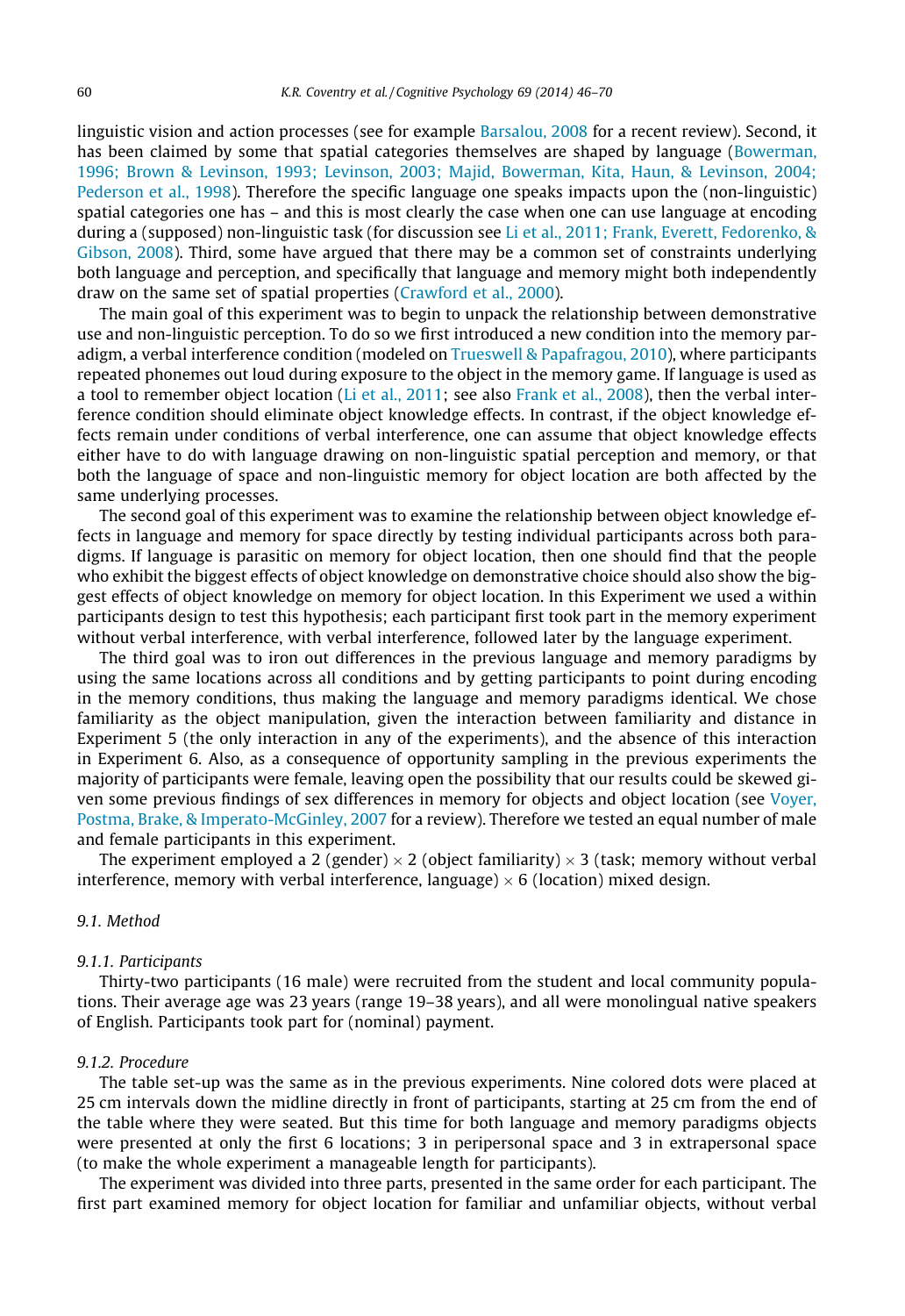interference, using the methodology and colored shapes on plastic disks from Experiments 5 and 6. One difference in this experiment, however, was that participants were additionally asked to point at the disks while viewing them in all conditions. There were 24 randomized trials, prior to which participants were given 6 practice trials.

Part two of the experiment was identical to part one expect that participants were asked to carry out an articulatory suppression task whilst viewing the disks. They were asked to repeat the sounds Ba Be Bi Bo Bu in a loop. This task was chosen as it has previously been used for spatial tasks ([Garden,](#page-23-0) [Cornoldi, & Logie, 2002](#page-23-0)), and is similar to the suppression procedure used by [Trueswell and Papafr](#page-24-0)[agou \(2010\)](#page-24-0).

Part three of the study used the memory game methodology from Experiment 5 to tap demonstrative choice. Participants remained seated whilst the disks were placed by the experimenter. Participants were given 6 practice trials and 24 randomized trials.

# 9.2. Results and discussion

The data are displayed in Table 3. First we considered the language data. We computed the percentage use of this for each participant in peripersonal versus extrapersonal space. The data were analysed using a 2(gender) $\times$  2(familiarity) $\times$  2(location) mixed ANOVA. There was a main effect of familiarity,  $F(1,30) = 13.04$ ,  $p < .005$ , partial  $n^2 = .303$ . Participants used this more for familiar objects  $(M = 50\%)$  than for unfamiliar objects  $(M = 39\%)$ . There was also a main effect of object location,  $F(1,30)$  = 12.29, p < .005, partial  $\eta^2$  = .291. Participants used this more for near locations (M = 55%) than for far locations ( $M = 33\%$ ). There was also a main effect of gender,  $F(1,30) = 6.49$ ,  $p < .05$ , partial  $\eta^2$  = .178. Overall women used this (M = 52%) more than men (M = 36%). None of the interactions were reliable.

These data replicate the effect of familiarity on demonstrative choice found in Experiment 5, but the interaction between familiarity and distance has been replaced here by a main effect of distance alone, consistent with the results of the previous experiments manipulating other object parameters. The main effect of gender found here on demonstrative choice suggests that future studies would do well to consider spatial language gender differences more comprehensively, but the absence of any interactions of the variables of interest with gender indicate that the results are robust across both men and women.

We next considered the memory conditions. The errors were analysed using a 2(gender)  $\times$  2(memory condition: no interference, interference)  $\times$  2(object familiarity)  $\times$  6(object location) mixed ANO-VA. The results produced a main effect of object familiarity,  $F(1,30) = 42.67$ ,  $p < .0001$ , partial  $\eta^2$  = .587. Participants were more accurate for familiar objects (*M* = 2.113) than for unfamiliar objects

|                                         |                                      | $25 \text{ cm}$<br>Mean<br>(SEM) | 50 cm<br>Mean<br>(SEM)           | 75 cm<br>Mean<br>(SEM)           | 100 cm<br>Mean<br>(SEM)          | $125 \text{ cm}$<br>Mean<br>(SEM) | 150 cm<br>Mean<br>(SEM)          |
|-----------------------------------------|--------------------------------------|----------------------------------|----------------------------------|----------------------------------|----------------------------------|-----------------------------------|----------------------------------|
| Memory (without interference)           | Familiar shapes<br>Unfamiliar shapes | 0.74<br>(0.41)<br>1.53<br>(0.47) | 0.73<br>(0.51)<br>1.68<br>(0.52) | 1.18<br>(0.87)<br>3.92<br>(0.68) | 2.17<br>(0.77)<br>3.37<br>(0.69) | 3.42<br>(0.83)<br>5.31<br>(0.87)  | 4.73<br>(0.90)<br>7.68<br>(1.07) |
| Memory <sup>*</sup> (with interference) | Familiar shapes<br>Unfamiliar shapes | 0.93<br>(0.52)<br>2.41<br>(0.45) | 1.48<br>(0.77)<br>2.37<br>(0.54) | 1.92<br>(0.64)<br>4.02<br>(0.60) | 1.82<br>(0.71)<br>3.89<br>(0.79) | 2.31<br>(0.87)<br>4.07<br>(0.83)  | 3.91<br>(0.87)<br>6.13<br>(0.72) |
| Language                                | Familiar shapes<br>Unfamiliar shapes | 68.75<br>(7.36)<br>57.81         | 57.81<br>(7.48)<br>51.56         | 48.44<br>(6.54)<br>48.44         | 46.88<br>(7.42)<br>23.44         | 39.06<br>(5.83)<br>32.81          | 37.50<br>(7.10)<br>18.75         |

#### Table 3

Language and memory data by object and distance in Experiment 7.

\* Absolute error (cm).

\*\* Percentage use of ''THIS''.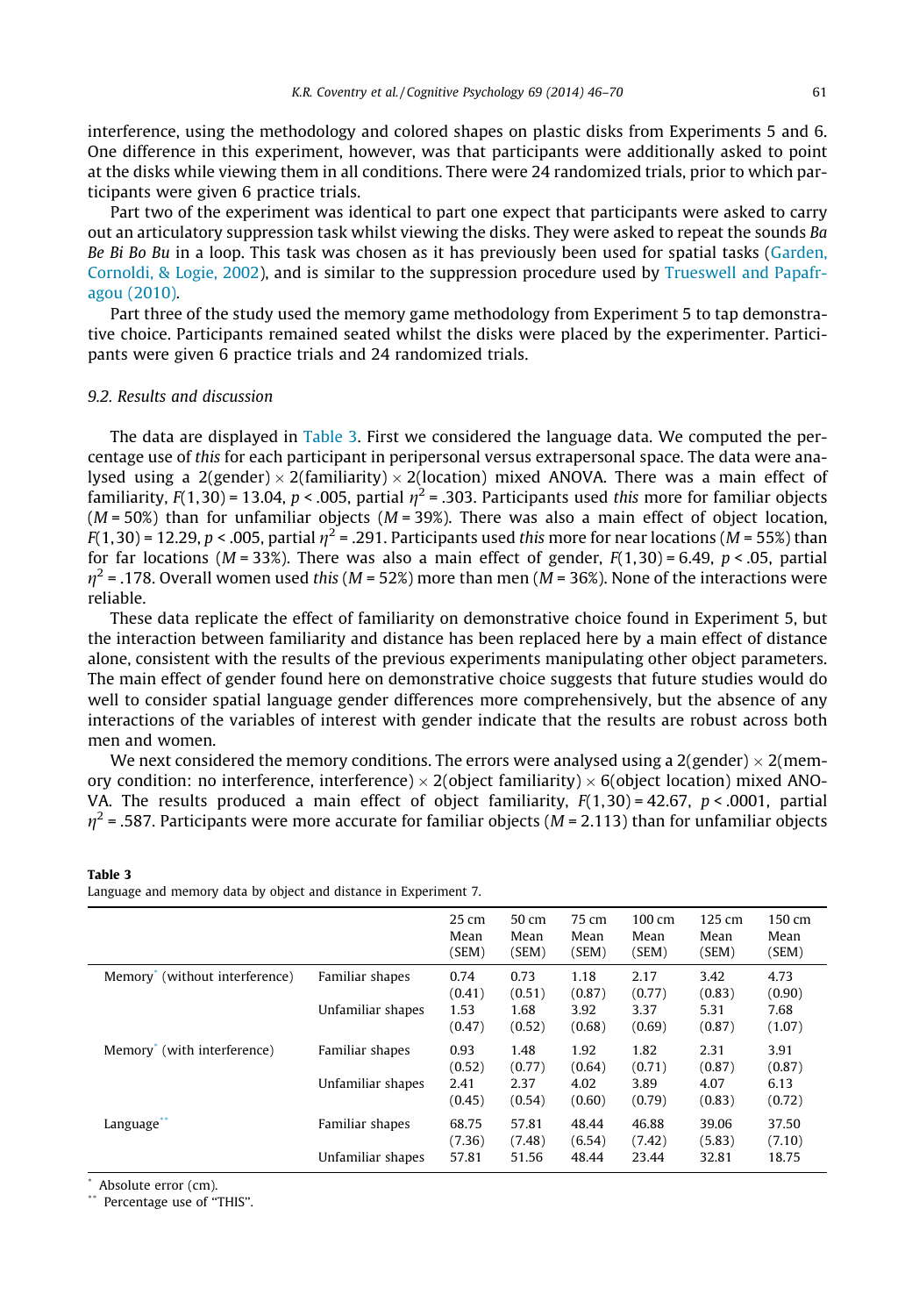

Fig. 4. Scatterplot showing the difference in average percentage use of "THIS" between familiar and unfamiliar conditions against the difference in average memory error between familiar and unfamiliar conditions.

 $(M = 3.864)$ . There was also a main effect of object location,  $F(5,150) = 20.42$ ,  $p < .0001$ , partial  $\eta^2$  = .405. The locations in extrapersonal space were associated with increased distance migration compared to the first three locations (all  $p < .05$ ). None of the other main effects or interactions were reliable (all  $F < 1.9$ ).

These results reveal that memory for object location is unaffected by verbal interference during the task; there were no interactions between condition and any of the variables of interest. So we can discount the possibility that participants in the memory tasks used language as a tool with which to aid their memory performance (see [Frank et al., 2008; Li et al., 2011](#page-23-0)). We also failed to find any gender differences in object location memory, ameliorating possible concerns that the effects found in the previous experiments may be a consequence of the majority of participants being female.

Next we wanted to establish if there is a direct relationship between object location memory on the one hand, and language on the other. To do so, for each individual participant we computed the difference between the percentage use of this for the familiar versus the unfamiliar objects, and also the difference in memory for distance for the familiar versus the unfamiliar objects. The relationship between these measures is shown in Fig. 4. There was a significant correlation between measures,  $r(30) = -0.431$ ,  $p = .007$  (one-tailed). As participants exhibited a greater difference between the percentage use of this for familiar compared to unfamiliar objects, so too did they exhibit a greater difference in location memory for the familiar versus unfamiliar objects; a higher use of this for familiar versus unfamiliar objects is associated with a much greater (negative) difference in memory for distance for the familiar versus unfamiliar objects. This result is informative regarding the nature of the relationship between the use of demonstratives and (non-linguistic) spatial representation – a point we consider in detail below.

# 10. General discussion

The choice of spatial demonstratives in English has been shown to be affected by a range of new parameters – ownership, visibility and familiarity – in addition to parameters (e.g. distance) previously identified as important for their use. And corresponding effects have been found for a non-linguistic task tapping memory for object location. We first consider the language and memory results separately, before considering exactly how they map onto one another.

#### 10.1. Spatial demonstratives

In all the demonstrative experiments there was a clear mapping between peripersonal versus extrapersonal space and choice of demonstratives in English. As objects move outside reachable distance into extrapersonal space, there is a graded fall off in the use of this, consistent with previous re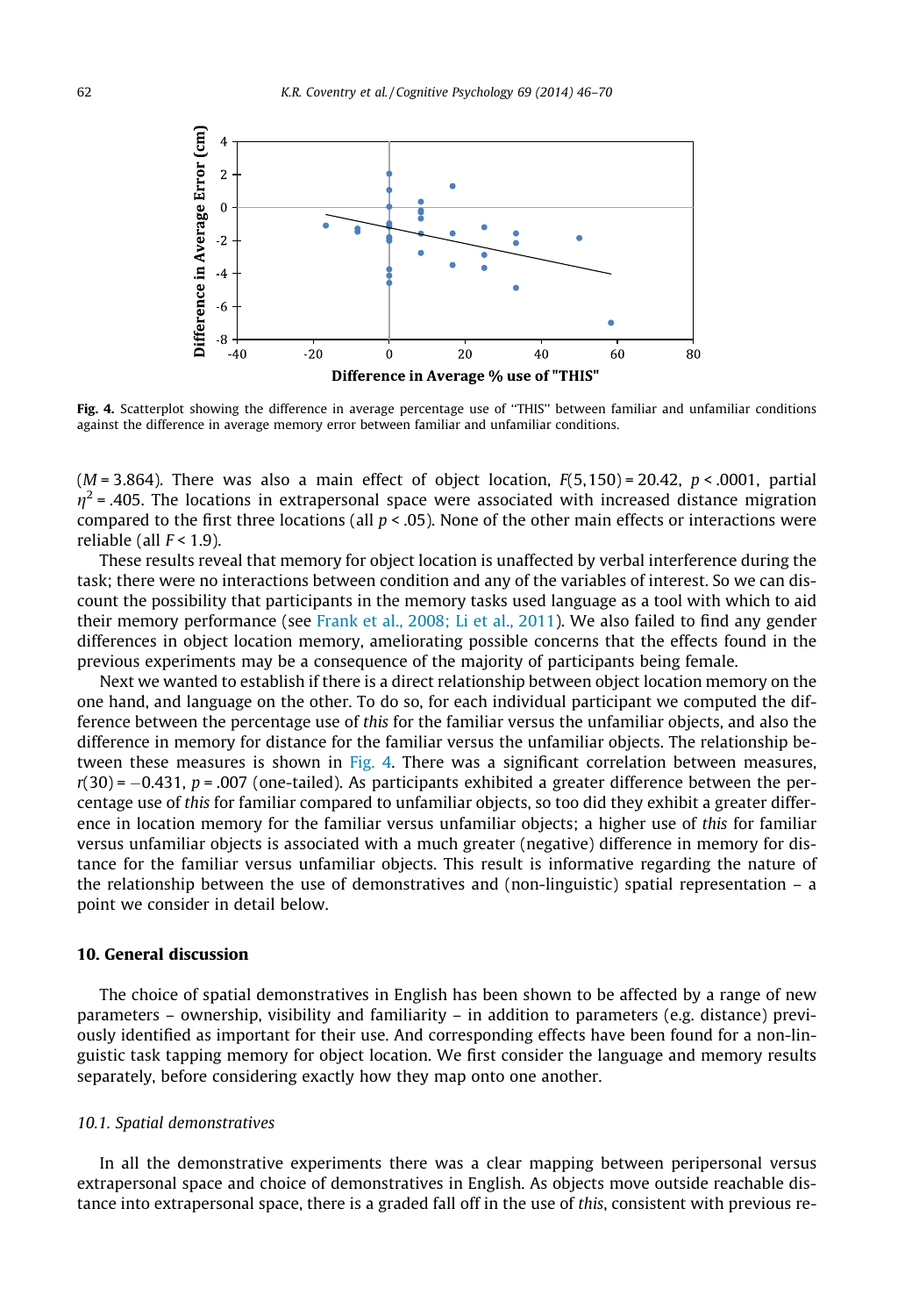sults using the memory game method ([Coventry et al., 2008\)](#page-22-0) and the graded nature of the transition from peripersonal to extrapersonal space [\(Longo & Lourenco, 2006](#page-23-0)). Experiment 1 also further tested between two accounts of the 'who places' effect [\(Coventry et al., 2008\)](#page-22-0) – ownership versus previous contact in peripersonal space – coming down in favor of the latter.

The main results of interest are the new findings that ownership, visibility and familiarity all affect choice of spatial demonstratives in English. These results are important for three reasons. First, the motivation for testing these parameters came in part from distinctions made in the demonstrative systems of other languages. If a common set of parameters affect demonstrative choice across languages, then one should find that parameters lexicalized in some languages are nevertheless important for the choice of terms in a language that does not make those explicit lexical distinctions. We have found that this is the case. Visibility and ownership, explicitly lexicalized in languages such as Sinhalese and Supyire respectively, affect the choice of this and that in English. This provides a challenge to one of the main drivers of work commonly referred to under the rubric of 'linguistic relativity'. Testing for cross-cultural differences in (non-linguistic) cognition on the basis of language differences is often based on the assumption that lexical distinctions are what is important about those terms in a language. Speakers may use distinctions in their specific language as a tool with which to remember or process spatial information (see for example [Li et al., 2011; Frank et al., 2008](#page-23-0)), but those distinctions do not necessarily capture how those terms are actually used within a language, nor the mapping between that language and the perceptual systems of those speakers.

Building on the current results, it will be important to test speakers using the memory game across a range of languages employing different demonstrative systems to establish if the explicit distinctions demonstrative systems make translate into greater weighting for those parameters. For instance in a language, such as Sinhalese, which purportedly makes lexical distinctions based on object visibility, it will be informative to see whether visibility impacts upon demonstrative choice more than it does for English, which does not lexicalise visibility explicitly (but does exhibit a large visibility effect nevertheless). In that regard, it is worth noting that distance in English impacted upon demonstrative choice more than any of the object knowledge effects in the present Experiments (see [Table 1](#page-6-0)), and English has been assumed by most researchers to exhibit a proximal–distal demonstrative contrast.

The second reason why these effects are informative is that they offer rare data about demonstrative usage collected in a tight experimental setting. As [Enfield \(2003\)](#page-22-0) has noted, most work on demonstratives has been based either on intuition, or collected from (often restricted) discourse contexts where the spatial environment being referred to is not present. Under these conditions it is hard to infer anything about the mapping between spatial demonstratives and perceptual space, and indeed one might argue that assumptions about the meaning of demonstratives across languages are on shaky ground. In contrast, the memory game task setting affords experimental control while also eliciting spatial demonstratives without participants being aware that demonstrative choice is being investigated. Although not a dialogical setting, we believe that the control the method offers gives good data regarding actual demonstrative use, more than compensating for the absence of complete conversational and naturalistic authenticity.

Third, the demonstrative data on their own challenge previous accounts of the meaning of demonstratives which have attempted to reduce their meaning to a single catch-all parameter. Several accounts of demonstratives have assumed that this and that in English, when used spatially, map onto a clean binary proximal–distal contrast from which other uses originate [\(Diessel, 2005; Maes,](#page-22-0) [2007](#page-22-0)). Moreover, [Maes \(2007\)](#page-23-0) has proposed that a near–far image schema also affords extension to other types of (endophoric) demonstrative use. In spite of evidence in our experiments that the peripersonal–extrapersonal distinction is important for demonstrative choice, this distinction does not account for effects of visibility, ownership and familiarity. In particular, the absence of interactions between any of these variables and distance suggests that demonstrative choice in English is affected by more than a single parameter.

Leaving aside the peripersonal–extrapersonal distinction, some have argued that more discourserelated distinctions, such as joint attention, or more abstract notions such as accessibility, may rival a spatial distinction in terms of 'basicness' underlying demonstrative use [\(Burenhult, 2003; Piwek et al.,](#page-22-0) [2008](#page-22-0)). [Diessel \(2006\)](#page-22-0) proposes that both the indication of location of a referent relative to the deictic centre and coordination of interlocutors' joint attention focus are the two central (and closely related)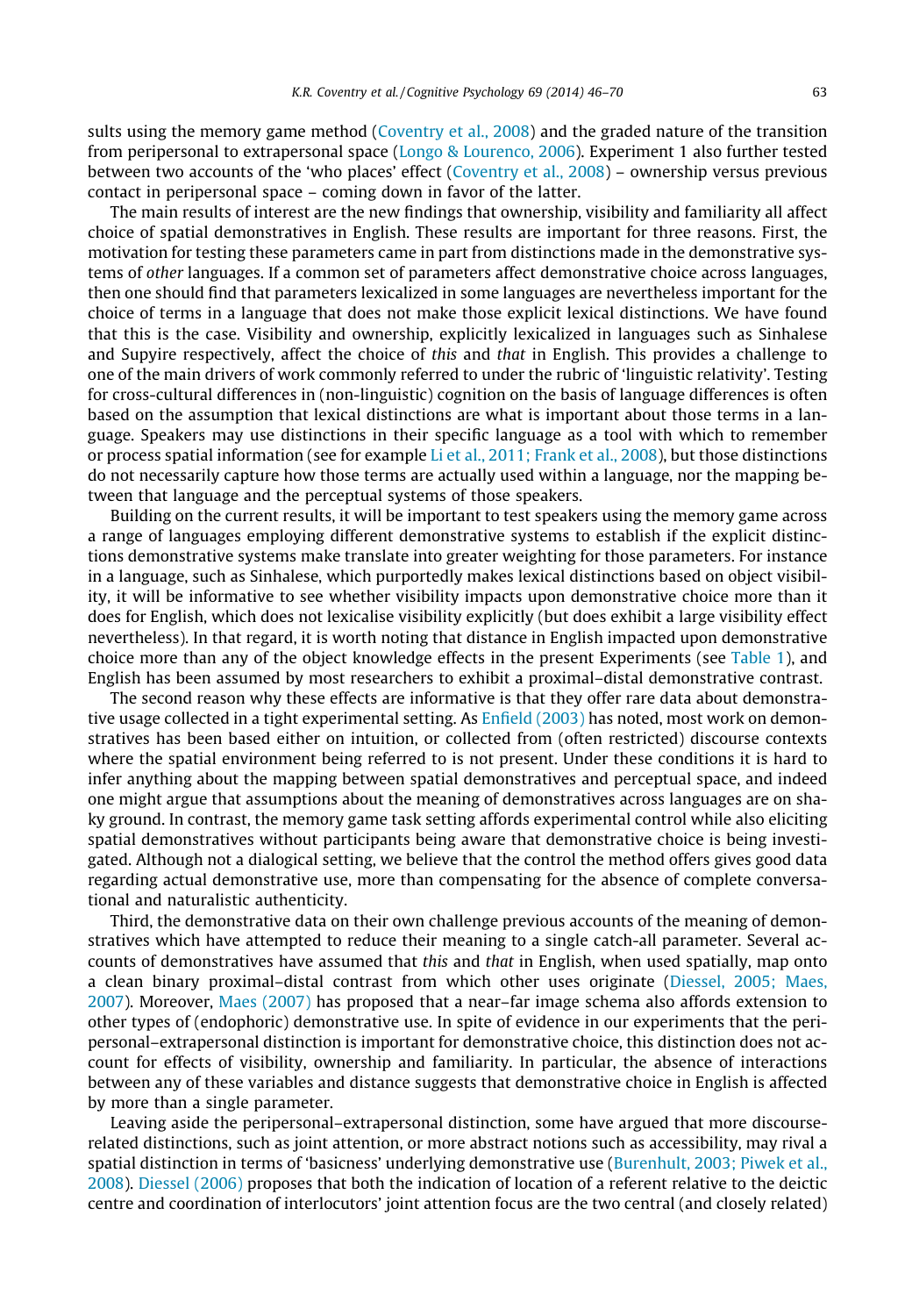functions of demonstratives. In an interesting analysis of Lao demonstratives gleaned from real interactive settings, [Enfield \(2003\)](#page-22-0) offers a stripped back semantics for these terms, with rich pragmatic (situational) factors fleshing out the basic semantic notions of not-here for nan in Lao (equivalent of that) and no information for nii (equivalent of this). Enfield assumes that the association of nii with proximal comes from rich contextual knowledge (pragmatics), rather from any core spatial knowledge associated with the semantics.

It is undeniable that demonstratives can be used in a variety of different contexts, and it has been shown convincingly that common ground plays an important role in the use of these terms in dialogical settings ([Clark, 1996; Clark, Schreuder, & Buttrick, 1983\)](#page-22-0). Yet acknowledging that demonstrative use is rich and varied does not undermine the idea that spatial demonstratives might also be used in systematic ways mapping onto the perception of space. In our experiments the experimenter and participant were sitting side-by-side, with equal object visibility. And the interaction between participant and experimenter was minimal, meaning that the focus was on the spatial determinants of demonstrative choice. In this context, we think it unlikely that the effects found are 'pragmatic' in the sense proposed by [Enfield \(2003\)](#page-22-0). Moreover, there is evidence that more pragmatic determinants of demonstrative choice appear later on in development (see [Küntay & Özyürek, 2006](#page-23-0)), consistent with the view that spatial demonstrative use based around a deictic centre is primary, with other uses emerging later.

Consideration of spatial demonstratives in light of research on other types of spatial language also provides a challenge to the view that a single parameter might act as a catch-all for the semantics of these terms. Reviewing a large body of experimental studies examining how the comprehension and production of spatial prepositions covaries with changes to the relative positions of objects and object properties, [Coventry and Garrod \(2004\)](#page-22-0) conclude that words such as in and over are dependent on several interlocking parameters (geometric relations, object knowledge, and dynamic functional relations between objects). So why would one expect spatial demonstratives to only be about geometric location or object knowledge?

While consideration of the demonstrative results on their own merits attention, it is only through comparison with non-linguistic task data can one establish whether there is a mapping between language and non-linguistic spatial representation. As we argued at the outset, linguists have often used somewhat caricatured notions of the near-far space distinction with which to argue for or against a perceptual grounding for demonstratives. Next we consider the data from the sister (non-linguistic) spatial memory experiments showing that memory for object location is affected by multiple constraints paralleling the language data.

# 10.2. Perception and memory for object location

Memory for object location is taken to involve memory for the location in which an object is placed, memory for the object, and a binding between object location and object [\(Postma & De Haan, 1996](#page-23-0)). In contrast to the view that object location is primary [\(Jiang et al., 2000](#page-23-0)), our results show systematic distance migrations as a function of object ownership, visibility, and familiarity.

The influence of ownership on memory for object location builds on earlier studies showing en-hanced memory for objects owned than for those not owned ([Cunningham et al., 2008; Shi et al.,](#page-22-0) [2011\)](#page-22-0). However, in contrast to previous findings our experiments reveal more accurate memory for object location (rather than for object identity) when the participant owns that object than when the object is owned by someone else (i.e. objects misremembered as being further away than they actually were).

Familiarity exhibits a similar influence to ownership on memory for object location. Objects that are less familiar to participants are remembered as being further away than where they actually were. In both the case of ownership and familiarity, one might argue that perception of distance is partly determined by a concept of mental accessibility or mental connection to objects, where objects that are effortful to process or objects with reduced desirability through being owned by another [\(Beggan,](#page-22-0) [1992\)](#page-22-0) are perceived as being further away. Such a perspective is consistent with results from recent work on distance perception arguing that perception of the physical environment is not easily disentangled from the desires and experiences of the perceiver ([Balcetis & Dunning, 2010; Proffitt, 2006](#page-21-0)).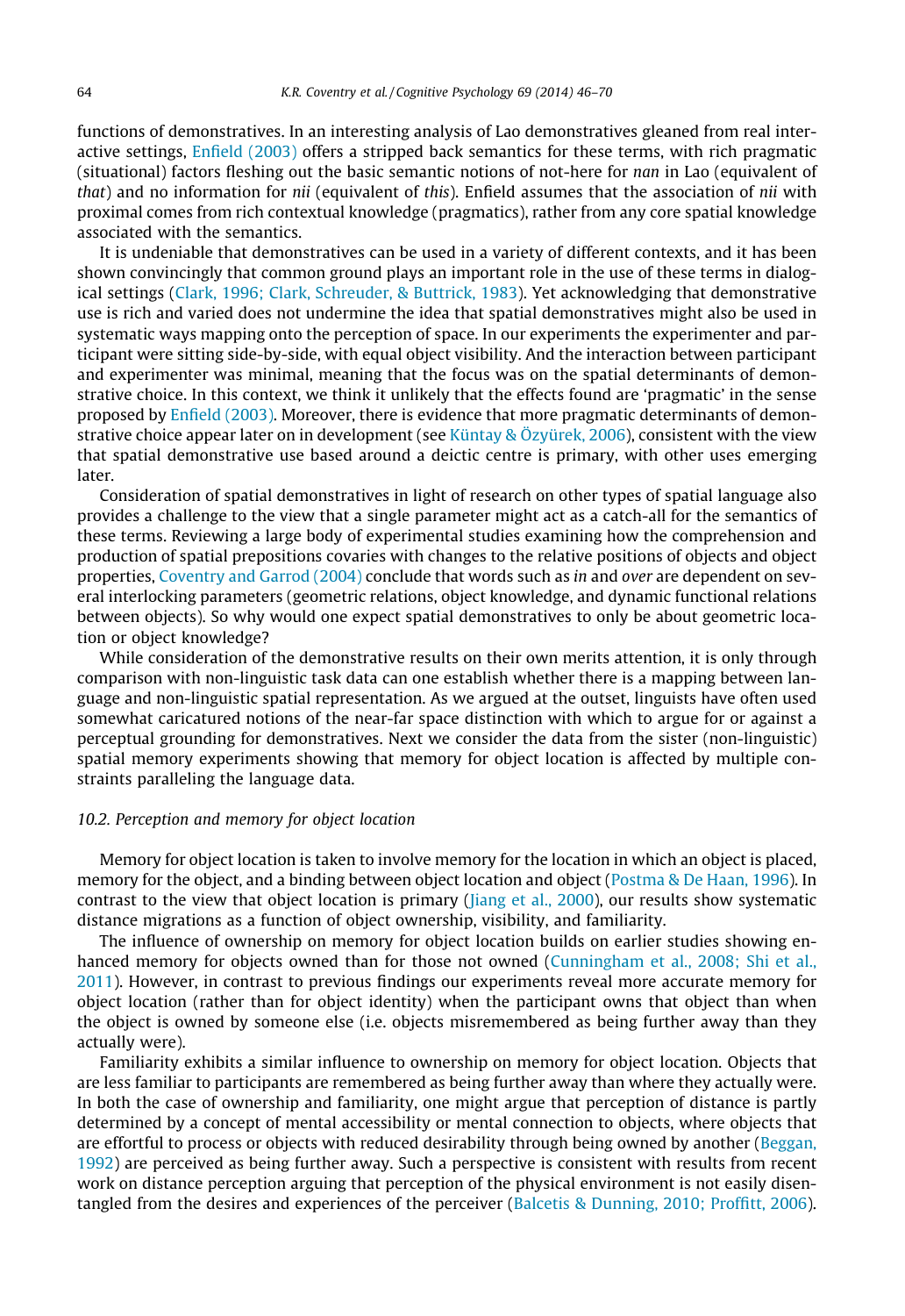For example Balcetis and Dunning (2010; but see also [Durgin et al., 2011; Francis, 2012](#page-22-0)) had participants throw a beanbag to an object as a measure of perceived distance to it, finding that participants underthrew the bean bag for a desirable object (a \$25 gift card) and slightly overthrew it when it had a \$0 value.

On closer inspection the results from the ownership study are not easily accounted for in terms of some mental concept of accessibility, desirability, or effort – nor in terms of physical accessibility. In Experiment 4 we manipulated both accessibility to an object (blocking access to it through the object being covered or uncovered) and visibility (using a metal cover versus a glass cover). If accessibility to the object is important, we would have expected that memory for object location would differ between the uncovered condition and the two covered conditions. In contrast, the results showed clear differences between the metal cover condition where the object was not visible (following covering) and both the covered visible and uncovered (visible) conditions. This suggests that visibility, not accessibility, is the origin of the differences. So how can this result be accommodated within a model of object location memory?

Taken together, the results can be most parsimoniously explained through a model where the distance an object is expected to be located is combined with the actual distance an object is located (with an associated estimation error) in memory, as follows:

$$
M_D = f(D_a, D_{\text{exp}}, D_{\text{err}})
$$

where M = signed memory error, D = distance,  $a =$  actual,  $_{exp}$  = expected and  $_{err}$  = estimation error.

For example, objects that are owned are expected to be nearer us than objects that are owned by someone else (and are placed nearer when we move them; [Constable et al., 2011](#page-22-0)). Taking  $D_{\text{exp}}$  as the distance an object would usually be placed from a person, the  $M<sub>D</sub>$  value is lower for the owned object than for the unowned object. (Note that  $M<sub>D</sub>$  for the owned object is still an overestimate, which is likely to be a reflection of general estimation error,  $D_{err}$ )

The familiarity results and the visibility results can be treated in the same manner. Objects that are not visible are expected to be on average much further away than objects that are visible. And it is also reasonable to assume that  $D_{\text{exp}}$  for objects that are unfamiliar would be much larger than  $D_{\text{exp}}$  for familiar objects. The data support this model (see [Fig. 3\)](#page-7-0), but further research will be required to populate the expected distance values and to assess their influence (within participants) on distance memory  $(M_D)$ ..

Such a model can easily be accommodated within a memory framework. But one can also speculate regarding whether the expected location influence occurs early on in encoding of object location (i.e. during perception), or later in recall. Several studies examining perception of distance show similar results across methods varying in their susceptibility to postperceptual processes (see Balcetis & Dunning, 2010, for discussion), suggesting that the effects we have found may be perceptual rather than post-perceptual. Nevertheless, one possible way of delineating between the effects we have found for object location memory as encoding or retrieval effects is to vary the time interval between encoding and retrieval. One might expect an increasing influence of expected location the greater the time interval between encoding and retrieval if primarily postperceptual processes drive effects. This is worth testing in future studies.

The type of model we advocate here is consistent with the account of perception offered by [Bar](#page-22-0) [\(2009\)](#page-22-0), who claims that perception involves both top down prediction and bottom up sensory processing. Bar has argued persuasively that perception of the environment relies on memory as much as it does on incoming information, blurring the boundary between perception and cognition. Our data suggest that top-down expectations about objects do drive understanding of (and memory for) locational distance, consistent with prediction-driven accounts of perceptual understanding.

# 10.3. Demonstratives and perception in context

Across the experiments the manipulations of ownership, visibility, familiarity and distance have been found to affect both demonstrative choice and memory for object location. But what is the mapping between these results, and how do they inform understanding of demonstrative systems and perception of object location?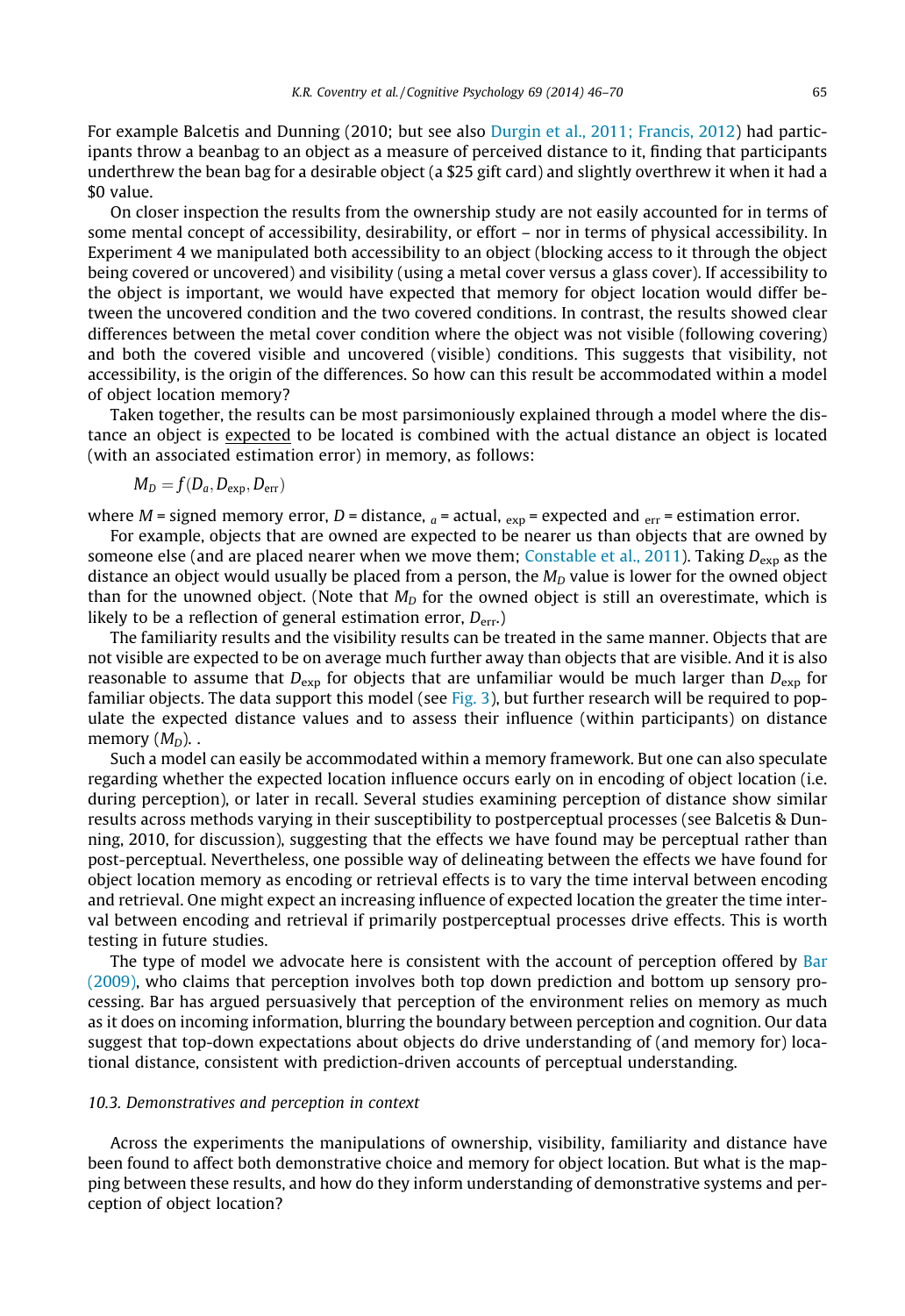We delineated three possible relationships between the language of space and (nonlinguistic) spatial representation as a motivation for the design of Experiment 7. One of these possibilities – that language affects non-linguistic memory for object location – was explicitly tested with the introduction of a verbal interference condition in Experiment 7. The results showed that object familiarity effects do not diminish under conditions of articulatory suppression, thereby discounting the hypothesis, at least with respect to demonstratives, that the distinctions a language makes are used as a tool during the task to aid memory performance ([Frank et al., 2008; Li et al., 2011](#page-23-0)).

This leaves us with two possible relationships between demonstratives and memory for object location. One position is that the use of language is parasitic on non-linguistic representations of space ([Barsalou, 2008; Clark, 1973; Jackendoff, 1983; Landau & Jackendoff, 1993; Talmy, 1983\)](#page-22-0). The other is that both the language of space and memory for object location are both subject to the same underlying constraints ([Crawford et al., 2000](#page-22-0)).

In order to disentangle these two views, it is important to examine the patterning of results across the demonstratives and memory tasks. First, aside from one interaction between familiarity and distance that was not replicated in Experiment 7, the results of the demonstrative experiments and the memory experiments were strikingly similar. Distance from the participant impacts upon demonstrative choice and memory for object location the most (see [Tables 1 and 2\)](#page-6-0), and the effects of ownership, visibility and familiarity closely mirror each other. But the most direct relationship between them was established in Experiment 7 with a correlation between demonstrative use and memory for object location; participants showing the biggest influence of familiarity on demonstrative choice also show the biggest influence of familiarity on memory for object location. This pattern of results, in our view, strongly supports a model where the language of space is parasitic on (non-linguistic) vision and action representations. The alternative model proposed by [Crawford et al. \(2000\)](#page-22-0) was motivated by divergence in performance on spatial language tasks (prepositions) and memory for position. In our data we find no such divergence, bypassing the need (on grounds of parsimony) for a third underlying variable to explain the relationship between our measures.

If demonstrative choice is parasitic upon the flexible perception of space, one can argue that the distinctions languages make in varied demonstrative systems may be a direct result of packaging available perceptual parameters in flexible ways also. To the peripersonal–extrapersonal space distinction we have added visibility, ownership and familiarity to the set of perceptual parameters affecting distance perception/memory for distance – but there will be others. In fact, if it is true that demonstrative distinctions come from perceptual distinctions, then the distinctions languages make in their demonstrative systems may themselves be informative regarding distinctions that are worth exploring with respects to perceptual space. For example, person-centred contrasts in demonstrative systems – my space versus your space – is a possible candidate that may affect basic perception of distance and memory for distance. In support of this, there is some evidence that people are sensitive to how another person may interact with an object from their point of view when they share space but nevertheless have a different perspective on it [\(Griffiths & Tipper, 2009\)](#page-23-0).

The alternative interpretation of our results is that both language to describe space and perception of space are subject to the types of 'pragmatic' contextual constraints that have previously been reserved to supplement language semantics (see for example [Enfield, 2003](#page-22-0), for a pragmatic account of Lao demonstratives). This is certainly an intriguing possibility, but one that would require a radical shift in how one construes the act of perceiving. For now at least, the idea that demonstrative use in language is parasitic on non-linguistic representation of space still allows pragmatics in language to go beyond these constraints while also accounting for greater demonstrative coverage emanating from perceptual experience.

The idea that perception of distance/memory for distance are affected by a range of parameters that, in turn, affect how one talks about space, can be considered within the context of learning about and interacting with objects. Children learn associations between objects, locations, actions, and words (see [Samuelson, Smith, Perry, & Spencer, 2011\)](#page-23-0), and these associations affect how an event is perceived at any given moment in time. The peripersonal–extrapersonal distinction might emerge, as has been suggested by [Bremner, Holmes, & Spence \(2008\),](#page-22-0) through experience of being able to reach and manipulate objects. Objects that can be reached and manipulated become distinguished from those that cannot be reached and manipulated. In a similar vein, objects that are owned are more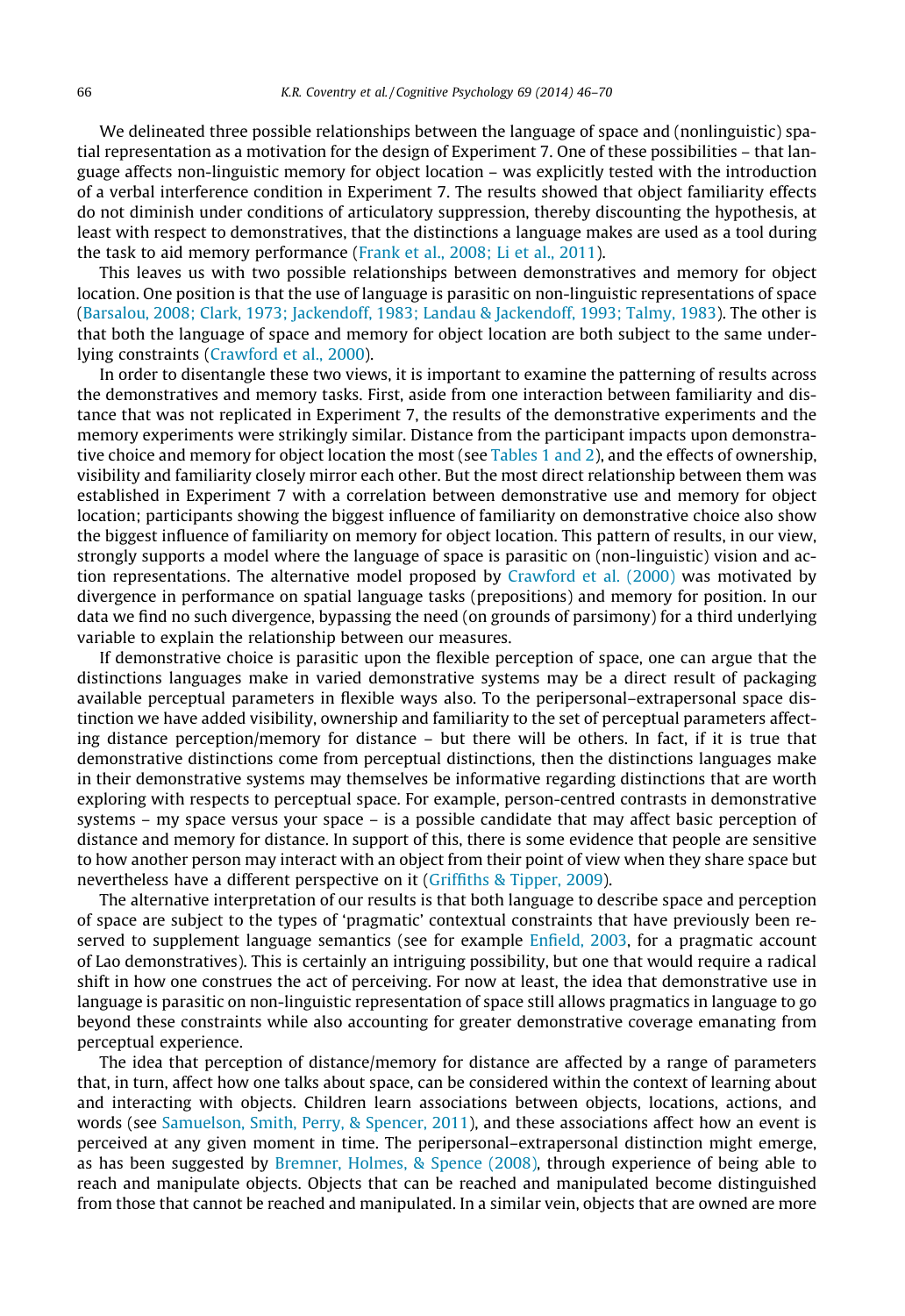<span id="page-21-0"></span>likely to be nearer the owner than objects that are not owned. And objects that are visible are more likely to be nearer the viewer than objects that are not visible. Taken together, these learned associated might then lead to predictions about where an object is, conjoining the bottom up information about where the object actually is in the perception of distance (consonant with [Bar, 2009\)](#page-22-0).

Such a model might also give clues to patterning of demonstrative systems across languages. From a developmental perspective, the distinction between peripersonal and extrapersonal space emerges within the second 6 months of life. Experientially, this early distinction between contacting and not contacting an object can be regarded as foundational. Concepts, such as ownership, emerge much later, long after the action system is wired up [\(Friedman & Neary, 2008](#page-23-0)). On that basis, one might speculate that the peripersonal/extrapersonal distinction is a better candidate to provide a basic distinction for the world's demonstrative systems than ownership. This idea that the most basic vision and action processes are likely to be represented the most in spatial language across languages has a long history (see [Clark, 1973](#page-22-0)), but such an approach needs to be tempered with the observation that language universals are hard to pin down (see [Evans & Levinson, 2009](#page-22-0)).

While the present work supports a strong link between spatial demonstratives and perceptual space, it is important to remember that demonstratives across languages are used in a wide variety of ways, and in many non-spatial contexts. For example, demonstratives are often used contrastively ('this planet and that planet'), temporally ('this time and that time'), as well as serving many discourse (endophoric) functions (see [Diessel, 1999; Piwek et al., 2008,](#page-22-0) for discussion). It is these other uses that have been taken as one of the main challenges to the idea that demonstratives are grounded in the vision and action systems [\(Kemmerer, 1999; Kemmerer, 2006\)](#page-23-0). The inherent flexibility in both the perception of distance and the choice of language to describe object location provide a natural means from which other flexible functions of demonstratives may well originate.

# 11. Conclusions

There is a striking correspondence between spatial demonstrative choice to describe object location and (non-linguistic) memory for object location. Spatial demonstrative choice in English is much more similar to demonstrative contrasts in other languages than a simple binary proximal–distal contrast in English would suggest. The results reinforce the importance of the mapping between peripersonal and extrapersonal space and demonstrative choice – but with an enriched conceptualization of what memory for object location entails. Both language to talk about space and non-linguistic conceptualisation of space are influenced by a common set of high-level variables.

#### Acknowledgments

We thank the Economic and Social Research Council for funding this work (Grant No. RES-062-23- 2752, awarded to Coventry and Hamilton).

# Appendix A

List of objects used in Experiments.

Experiments 1 and 2 (ownership): 50p, £1, £2 coins.

Experiments 3 and 4 (visibility): red square, red triangle; blue semicircle, blue diamond, yellow heart.

Experiments 5 and 6 (familiarity): FAMILIAR OBJECTS – yellow heart, orange square, blue circle, red triangle. UNFAMILIAR OBJECTS – cerulean ranunculoid, viridian nonagon, chartreuse nephroid, aureolin undecagon.

# References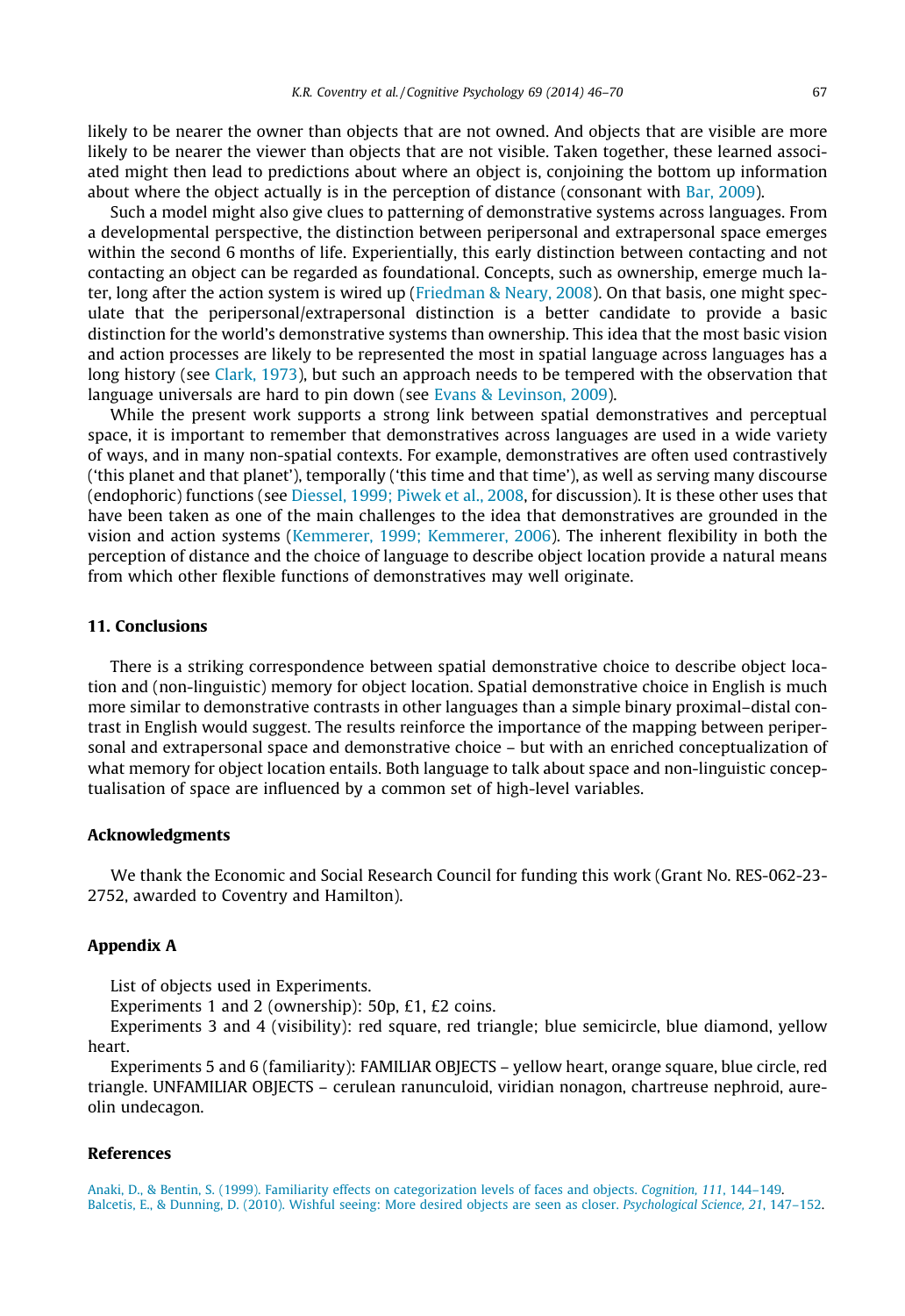- <span id="page-22-0"></span>[Bangerter, A. \(2004\). Using pointing and describing to achieve joint focus of attention in dialogue.](http://refhub.elsevier.com/S0010-0285(13)00071-6/h0015) Psychological Science, 15(6), [415–419.](http://refhub.elsevier.com/S0010-0285(13)00071-6/h0015)
- Bar, M. (2009). The proactive brain: Memory for predictions. [Philosophical Transactions of the Royal Society of London Series B, 364](http://refhub.elsevier.com/S0010-0285(13)00071-6/h0020), [1235–1243](http://refhub.elsevier.com/S0010-0285(13)00071-6/h0020).
- [Barsalou, L. W. \(2008\). Grounded cognition.](http://refhub.elsevier.com/S0010-0285(13)00071-6/h0025) Annual Review of Psychology, 59, 617–645.
- [Beggan, J. K. \(1992\). On the social nature of nonsocial perception: The mere ownership effect.](http://refhub.elsevier.com/S0010-0285(13)00071-6/h0030) Journal of Personality and Social [Psychology, 62](http://refhub.elsevier.com/S0010-0285(13)00071-6/h0030), 229–237.
- [Berti, A., & Frassinetti, F. \(2000\). When far becomes near: Remapping of space by tool use.](http://refhub.elsevier.com/S0010-0285(13)00071-6/h0035) Journal of Cognitive Neuroscience, 12, [415–420](http://refhub.elsevier.com/S0010-0285(13)00071-6/h0035).
- [Berti, A., & Rizzolatti, G. \(2002\). Coding near and far space. In H.-O. Karnath, A. D. Milner, & G. Vallar \(Eds.\),](http://refhub.elsevier.com/S0010-0285(13)00071-6/h0040) The cognitive and neural bases of spatial neglect [\(pp. 119–129\). New York: Oxford University Press](http://refhub.elsevier.com/S0010-0285(13)00071-6/h0040).
- [Bonfiglioli, C., Finocchiaro, C., Gesierich, B., Rositani, F., & Vescovi, M. \(2009\). A kinematic approach to the conceptual](http://refhub.elsevier.com/S0010-0285(13)00071-6/h0045) [representations of](http://refhub.elsevier.com/S0010-0285(13)00071-6/h0045) this and that. Cognition, 111, 270–274.
- [Bowerman, M. \(1996\). Learning how to structure space for language: A cross-linguistic perspective. In P. Bloom, M. A. Peterson,](http://refhub.elsevier.com/S0010-0285(13)00071-6/h0050) L. Nadel, & M. F. Garrett (Eds.), Language and space [\(pp. 385–436\). Cambridge, MA: MIT Press.](http://refhub.elsevier.com/S0010-0285(13)00071-6/h0050)
- [Bremner, A. J., Holmes, N. P., & Spence, C. \(2008\). Infants lost in \(peripersonal\) space?](http://refhub.elsevier.com/S0010-0285(13)00071-6/h0055) Trends in Cognitive Sciences, 12(8), [298–305](http://refhub.elsevier.com/S0010-0285(13)00071-6/h0055).
- [Brovold, A., & Grush, R. \(2012\). Towards an \(improved\) interdisciplinary investigation of demonstrative reference. In A.](http://refhub.elsevier.com/S0010-0285(13)00071-6/h0060) Athanassios & P. Machamer (Eds.), [Perception, realism, and the problem of reference](http://refhub.elsevier.com/S0010-0285(13)00071-6/h0060) (pp. 11–42). Cambridge University Press. Brown, D. E. (1991). Human universals[. New York: McGraw-Hill.](http://refhub.elsevier.com/S0010-0285(13)00071-6/h0065)
- Brown, P., & Levinson, S. C. (1993). "Uphill" and "downhill" in Tzeltal. Journal of Linguistic Anthropology, 3(1), 46–74.
- [Burenhult, N. \(2003\). Attention, accessibility, and the addressee: The case of the Jahai demonstrative](http://refhub.elsevier.com/S0010-0285(13)00071-6/h0075) ton. Pragmatics, 13(3), [363–379.](http://refhub.elsevier.com/S0010-0285(13)00071-6/h0075)
- [Casasanto, D., & Boroditsky, L. \(2008\). Time in the Mind: Using space to think about time.](http://refhub.elsevier.com/S0010-0285(13)00071-6/h0080) Cognition, 106, 579–593.
- Chandralal, D. (2010). Sinhala[. Amsterdam: John Benjamins](http://refhub.elsevier.com/S0010-0285(13)00071-6/h0085).
- [Cherney, I. D., & Ryalls, B. O. \(1999\). Gender-linked differences in the incidental memory of children and adults.](http://refhub.elsevier.com/S0010-0285(13)00071-6/h0090) Journal of [Experimental Child Psychology, 72](http://refhub.elsevier.com/S0010-0285(13)00071-6/h0090), 305–328.
- [Clark, E. V. \(1978\). From gesture to word: On the natural history of deixis in language acquisition. In J. S. Bruner & A. Garton](http://refhub.elsevier.com/S0010-0285(13)00071-6/h0095) (Eds.), Human growth and development [\(pp. 85–120\). Oxford: Oxford University Press.](http://refhub.elsevier.com/S0010-0285(13)00071-6/h0095)
- Clark, E. V. (2003). First language acquisition[. Cambridge: Cambridge University Press](http://refhub.elsevier.com/S0010-0285(13)00071-6/h0100).
- [Clark, H. H. \(1973\). Space, time, semantics, and the child. In T. E. Moore \(Ed.\),](http://refhub.elsevier.com/S0010-0285(13)00071-6/h0105) Cognitive development and the acquisition of language[. New York: Academic Press.](http://refhub.elsevier.com/S0010-0285(13)00071-6/h0105)
- Clark, H. H. (1996). Using language[. Cambridge: Cambridge University Press](http://refhub.elsevier.com/S0010-0285(13)00071-6/h0110).
- [Clark, H. H., Schreuder, R., & Buttrick, S. \(1983\). Common ground and the understanding of demonstrative reference.](http://refhub.elsevier.com/S0010-0285(13)00071-6/h0115) Journal of [Verbal Learning and Verbal Behavior, 22](http://refhub.elsevier.com/S0010-0285(13)00071-6/h0115), 245–258.
- [Coello, Y., & Bonnotte, I. \(2013\). The mutual roles of action representations and spatial deictics in French language.](http://refhub.elsevier.com/S0010-0285(13)00071-6/h0120) Quarterly [Journal of Experimental Psychology, 66](http://refhub.elsevier.com/S0010-0285(13)00071-6/h0120)(11), 2187–2203.
- [Constable, M. D., Kritikos, A., & Bayliss, P. \(2011\). Grasping the concept of personal property.](http://refhub.elsevier.com/S0010-0285(13)00071-6/h0125) Cognition, 119, 430–437.
- Coventry, K. R., & Garrod, S. C. (2004). Saying, Seeing and Acting. [The psychological semantics of spatial prepositions](http://refhub.elsevier.com/S0010-0285(13)00071-6/h0130). Hove and New [York: Psychology Press, Taylor & Francis.](http://refhub.elsevier.com/S0010-0285(13)00071-6/h0130)
- [Coventry, K. R., Valdés, B., Castillo, A., & Guijarro-Fuentes, P. \(2008\). Language within your reach: Near-far perceptual space and](http://refhub.elsevier.com/S0010-0285(13)00071-6/h0135) [spatial demonstratives.](http://refhub.elsevier.com/S0010-0285(13)00071-6/h0135) Cognition, 108, 889–898.
- [Crawford, L. E., Regier, T., & Huttenlocher, J. \(2000\). Linguistic and non-linguistic spatial categozisation.](http://refhub.elsevier.com/S0010-0285(13)00071-6/h0140) Cognition, 75, 209–235.
- [Cunningham, S. J., Turk, D. J., Macdonald, L. M., & Macrae, C. N. \(2008\). Yours or mine? Ownership and memory.](http://refhub.elsevier.com/S0010-0285(13)00071-6/h0145) Consciousness [and Cognition, 17](http://refhub.elsevier.com/S0010-0285(13)00071-6/h0145), 312–318.
- [Curby, K., & Gauthier, I. \(2009\). The temporal advantage for individuating objects of expertise: Perceptual expertise is an early](http://refhub.elsevier.com/S0010-0285(13)00071-6/h0150) riser. Journal of Vision,  $9(6)$ , 1–13.
- [Curby, K. M., Glazek, K., & Gauthier, I. \(2009\). A visual short-term memory advantage for objects of expertise.](http://refhub.elsevier.com/S0010-0285(13)00071-6/h0155) Journal of [Experimental Psychology: Human Perception and Performance, 35](http://refhub.elsevier.com/S0010-0285(13)00071-6/h0155)(1), 94–107.
- Deutscher, G. (2005). [The unfolding of language: An evolutionary tour of mankind's greatest invention](http://refhub.elsevier.com/S0010-0285(13)00071-6/h0160). New York NY: Metropolitan **Books**
- Deutscher, G. (2010). Through the language glass[. New York NY: Metropolitan Books](http://refhub.elsevier.com/S0010-0285(13)00071-6/h0165).
- Diessel, H. (1999). Demonstratives. [Form, function, and grammaticalization](http://refhub.elsevier.com/S0010-0285(13)00071-6/h0170). Amsterdam: John Benjamins.
- [Diessel, H. \(2005\). Distance contrasts in demonstratives. In M. Haspelmath, M. Dryer, D. Gil, & B. Comrie \(Eds.\),](http://refhub.elsevier.com/S0010-0285(13)00071-6/h0175) World atlas of language structures [\(pp. 170–173\). Oxford: Oxford University Press](http://refhub.elsevier.com/S0010-0285(13)00071-6/h0175).
- [Diessel, H. \(2006\). Demonstratives, joint attention, and the emergence of grammar.](http://refhub.elsevier.com/S0010-0285(13)00071-6/h0180) Cognitive Linguistics, 17, 463–489.
- [Durgin, F. H., DeWald, D., Lechich, S., Li, Z., & Ontiveros, Z. \(2011\). Action and motivation: Measuring perception or strategies?](http://refhub.elsevier.com/S0010-0285(13)00071-6/h0185) [Psychonomic Bulletin & Review, 18](http://refhub.elsevier.com/S0010-0285(13)00071-6/h0185), 1077–1082.
- [Durgin, F. H., Klein, B., Spiegel, A., Strawser, C. J., & Williams, M. \(2012\). The social psychology of perception experiments: Hills,](http://refhub.elsevier.com/S0010-0285(13)00071-6/h1234) backpacks, glucose and the problem of generalizability. [Journal of Experimental Psychology: Human Perception and](http://refhub.elsevier.com/S0010-0285(13)00071-6/h1234) Performance, 38[\(6\), 1582–1595.](http://refhub.elsevier.com/S0010-0285(13)00071-6/h1234)
- [Enfield, N. J. \(2003\). Demonstratives in space and interaction: Data from Lao speakers and implications for semantic analysis.](http://refhub.elsevier.com/S0010-0285(13)00071-6/h0195) [Language, 79](http://refhub.elsevier.com/S0010-0285(13)00071-6/h0195), 82–117.
- [Evans, N., & Levinson, S. C. \(2009\). The myth of language universals: Language diversity and its importance for cognitive science.](http://refhub.elsevier.com/S0010-0285(13)00071-6/h0200) [Behavioral and Brain Sciences, 32](http://refhub.elsevier.com/S0010-0285(13)00071-6/h0200), 429–492.
- [Feist, M. I. \(2008\). Space between languages.](http://refhub.elsevier.com/S0010-0285(13)00071-6/h0205) Cognitive Science, 32, 1177–1199.
- [Fillmore, C. J. \(1982\). Towards a descriptive framework for spatial deixis. In R. J. Jarvella & W. Klein \(Eds.\),](http://refhub.elsevier.com/S0010-0285(13)00071-6/h0210) Speech, place and action [\(pp. 31–59\). Chichester: John Wiley.](http://refhub.elsevier.com/S0010-0285(13)00071-6/h0210)
- [Francis, G. \(2012\). The same old New Look: Publication bias in a study of wishful seeing.](http://refhub.elsevier.com/S0010-0285(13)00071-6/h0215) I-Perception, 3, 176–178.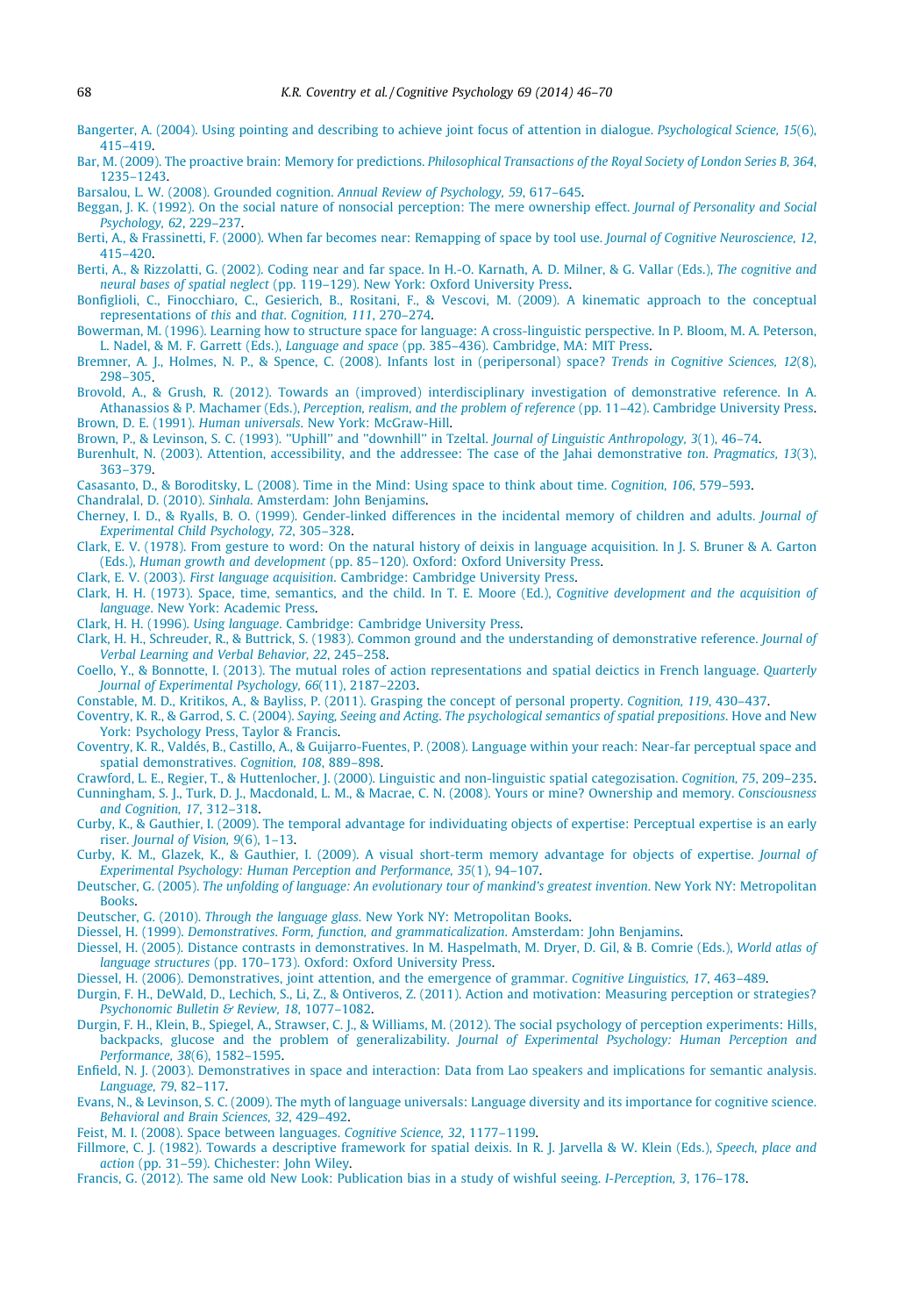- <span id="page-23-0"></span>[Frank, M. C., Everett, D. L., Fedorenko, E., & Gibson, E. \(2008\). Number as a cognitive technology: Evidence from Pirahã language](http://refhub.elsevier.com/S0010-0285(13)00071-6/h0220) and culture. [Cognition, 108](http://refhub.elsevier.com/S0010-0285(13)00071-6/h0220), 819–824.
- [Freyd, J. J. \(1983\). The mental representation of movement when static stimuli are viewed.](http://refhub.elsevier.com/S0010-0285(13)00071-6/h0225) Perception & Psychophysics, 33, [575–581](http://refhub.elsevier.com/S0010-0285(13)00071-6/h0225).
- [Friedman, O., & Neary, K. R. \(2008\). Determining who owns what: Do children infer ownership from first possession?](http://refhub.elsevier.com/S0010-0285(13)00071-6/h0230) Cognition, 107[\(3\), 829–849](http://refhub.elsevier.com/S0010-0285(13)00071-6/h0230).
- [Gallagher, P., Neave, N., Hamilton, C., & Gray, J. M. \(2006\). Sex differences in object location memory: Some further](http://refhub.elsevier.com/S0010-0285(13)00071-6/h0235) methodological considerations. [Learning and Individual Differences, 16](http://refhub.elsevier.com/S0010-0285(13)00071-6/h0235), 277–290.
- [Garden, S., Cornoldi, C., & Logie, R. H. \(2002\). Visuo-spatial working memory in navigation.](http://refhub.elsevier.com/S0010-0285(13)00071-6/h0240) Applied Cognitive Psychology, 16, [35–50](http://refhub.elsevier.com/S0010-0285(13)00071-6/h0240).
- [Griffiths, D., & Tipper, S. P. \(2009\). Priming of reach trajectory when observing actions: Hand-centred effects.](http://refhub.elsevier.com/S0010-0285(13)00071-6/h0245) Quarterly Journal of [Experimental Psychology, 62](http://refhub.elsevier.com/S0010-0285(13)00071-6/h0245)(12), 2450–2470.
- [Halliday, M., & Hassan, R. \(1976\).](http://refhub.elsevier.com/S0010-0285(13)00071-6/h0250) Cohesion in English. London: Longman.
- [Holmes, N. P., Calvert, G. A., & Spence, C. \(2004\). Extending or projecting peripersonal space with tools? Multisensory](http://refhub.elsevier.com/S0010-0285(13)00071-6/h0255) [interactions highlight only the distal and proximal ends of tools.](http://refhub.elsevier.com/S0010-0285(13)00071-6/h0255) Neuroscience Letters, 373, 62–67.
- [Hubbard, T. L. \(2005\). Representational momentum and related displacements in spatial memory: A review of the findings.](http://refhub.elsevier.com/S0010-0285(13)00071-6/h0260) [Psychonomic Bulletin and Review, 12](http://refhub.elsevier.com/S0010-0285(13)00071-6/h0260)(5), 822–851.
- [Iriki, A., Tanaka, M., & Iwamura, Y. \(1996\). Coding of modified body schema during tool use by macaque postcentral neurones.](http://refhub.elsevier.com/S0010-0285(13)00071-6/h0265) [Neuroreport, 7](http://refhub.elsevier.com/S0010-0285(13)00071-6/h0265), 2325–2330.
- Jackendoff, R. (1983). Semantics and cognition[. Cambridge, MA: MIT press.](http://refhub.elsevier.com/S0010-0285(13)00071-6/h0270)
- [Jiang, Y., Olson, I. R., & Chun, M. M. \(2000\). Organisation of visual short-term memory.](http://refhub.elsevier.com/S0010-0285(13)00071-6/h0275) Journal of Experimental Psychology: [Learning, Memory and Cognition, 26](http://refhub.elsevier.com/S0010-0285(13)00071-6/h0275), 683–702.
- [Kemmerer, D. \(1999\). ''Near'' and ''far'' in language and perception.](http://refhub.elsevier.com/S0010-0285(13)00071-6/h0280) Cognition, 44, 1607–1621.
- [Kemmerer, D. \(2006\). The semantics of space: Integrating linguistic typology and cognitive neuroscience.](http://refhub.elsevier.com/S0010-0285(13)00071-6/h0285) Neuropsychologia, 44, [1607–1621.](http://refhub.elsevier.com/S0010-0285(13)00071-6/h0285)
- [Küntay, A., & Özyürek, A. \(2006\). Learning to use demonstratives in conversation: What do language specific strategies in](http://refhub.elsevier.com/S0010-0285(13)00071-6/h0290) Turkish reveal? [Journal of Child Language, 33](http://refhub.elsevier.com/S0010-0285(13)00071-6/h0290), 303–320.
- [Làdavas, E. \(2002\). Functional and dynamic properties of visual peripersonal space.](http://refhub.elsevier.com/S0010-0285(13)00071-6/h0295) Trends in Cognitive Science, 6, 17–22.
- Lakoff, G. (1987). Women, fire, and dangerous things[. Chicago: Chicago University Press.](http://refhub.elsevier.com/S0010-0285(13)00071-6/h0300)
- Lakoff, G., & Johnson, M. (1980). Metaphors we live by[. Chicago: Chicago University Press](http://refhub.elsevier.com/S0010-0285(13)00071-6/h0305).
- [Landau, B., & Hoffman, J. E. \(2005\). Parallels between spatial cognition and spatial language: Evidence from Williams syndrome.](http://refhub.elsevier.com/S0010-0285(13)00071-6/h0310) [Journal of Memory and Language, 53](http://refhub.elsevier.com/S0010-0285(13)00071-6/h0310), 163–185.
- [Landau, B., & Jackendoff, R. \(1993\). ''What'' and ''where'' in spatial language and spatial cognition.](http://refhub.elsevier.com/S0010-0285(13)00071-6/h0315) Behavioral and Brain Sciences, 16[, 217–238.](http://refhub.elsevier.com/S0010-0285(13)00071-6/h0315)
- [Legrand, D., Brozzoli, C., Rossetti, Y., & Farné, A. \(2007\). Close to me: Multisensory space representations for action and pre](http://refhub.elsevier.com/S0010-0285(13)00071-6/h0320)[reflexive consciousness of one-self-in-the-world.](http://refhub.elsevier.com/S0010-0285(13)00071-6/h0320) Consciousness and Cognition, 16, 687–699.
- Levinson, S. C. (2003). [Space in language and cognition: Explorations in cognitive diversity](http://refhub.elsevier.com/S0010-0285(13)00071-6/h0325). Cambridge: Cambridge University Press. [Li, P., Abarbanell, L., Gleitman, L., & Papafragou, A. \(2011\). Spatial reasoning in Tenejapan Mayans.](http://refhub.elsevier.com/S0010-0285(13)00071-6/h0330) Cognition, 120, 33–53.
- [Longo, M. R., & Lourenco, S. F. \(2006\). On the nature of near space: Effects of tool use and the transition to far space.](http://refhub.elsevier.com/S0010-0285(13)00071-6/h0335) [Neuropsychologia, 44](http://refhub.elsevier.com/S0010-0285(13)00071-6/h0335), 977–981.
- [Lourenco, S. F., & Longo, M. R. \(2009\). The plasticity of near space: Evidence for contraction.](http://refhub.elsevier.com/S0010-0285(13)00071-6/h0340) Cognition, 112, 451–456.
- [Maes, A. \(2007\). Spatial and conceptual demonstratives. In I. Korzen & L. Lundquist \(Eds.\),](http://refhub.elsevier.com/S0010-0285(13)00071-6/h0345) Comparing anaphors Between sentences, texts and languages (pp. 127-144). Copenhagen: Samfundslitteratur Press.
- [Maes, A., & De Rooij, C. \(2007\). How do demonstratives code distance? In A. Branco, T. McEnery, R. Mitkov, & F. Silva \(Eds.\),](http://refhub.elsevier.com/S0010-0285(13)00071-6/h0350) [Proceedings of the 6th Discourse Anaphora and Anaphor Resolution Colloquium DAARC 2007](http://refhub.elsevier.com/S0010-0285(13)00071-6/h0350) (pp. 83–89). Lagos, Pt: Centro [Linguistica da Universidade do Porto](http://refhub.elsevier.com/S0010-0285(13)00071-6/h0350).
- [Majid, A., Bowerman, M., Kita, S., Haun, D. B. M., & Levinson, S. C. \(2004\). Can language restructure cognition? The case for space.](http://refhub.elsevier.com/S0010-0285(13)00071-6/h0355) [Trends in Cognitive Sciences, 8](http://refhub.elsevier.com/S0010-0285(13)00071-6/h0355)(3), 108–114.
- [Mandler, J. \(1996\). Preverbal representation and language. In P. Bloom, M. A. Peterson, L. Nadel, & M. F. Garrett \(Eds.\),](http://refhub.elsevier.com/S0010-0285(13)00071-6/h0360) Language and space [\(pp. 365–384\). Cambridge, MA: MIT Press.](http://refhub.elsevier.com/S0010-0285(13)00071-6/h0360)
- [Meira, S. \(2003\). 'Addressee effects' in demonstrative systems: The cases of Tiriyó and Brazilian Portuguese. In F. Lenz \(Ed.\),](http://refhub.elsevier.com/S0010-0285(13)00071-6/h0365) Deictic conceptualization of space, time and person[. Pragmatics & Beyond New Series: John Benjamins Publishing Company](http://refhub.elsevier.com/S0010-0285(13)00071-6/h0365).
- [Munnich, E., Landau, B., & Dosher, B. A. \(2001\). Spatial language and spatial representation: A cross-linguistic comparison.](http://refhub.elsevier.com/S0010-0285(13)00071-6/h0370) [Cognition, 81](http://refhub.elsevier.com/S0010-0285(13)00071-6/h0370), 171–207.
- [Pederson, E., Danziger, E., Wilkins, D., Levinson, S., Kita, S., & Senft, G. \(1998\). Semantic typology and spatial conceptualization.](http://refhub.elsevier.com/S0010-0285(13)00071-6/h0375) Language, 74[\(3\), 557–589.](http://refhub.elsevier.com/S0010-0285(13)00071-6/h0375)
- [Pinto, Y., Howe, P. D. L., Cohen, M. A., & Horowitz, T. S. \(2010\). The more you see an object, the easier it becomes to track it.](http://refhub.elsevier.com/S0010-0285(13)00071-6/h0380) [Journal of Vision, 10](http://refhub.elsevier.com/S0010-0285(13)00071-6/h0380), 1–15.
- [Piwek, P., Beun, R.-J., & Cremers, A. \(2008\). 'Proximal' and 'distal' in language and cognition: Evidence from deictic](http://refhub.elsevier.com/S0010-0285(13)00071-6/h0385) [demonstratives in Dutch.](http://refhub.elsevier.com/S0010-0285(13)00071-6/h0385) Journal of Pragmatics, 40, 694–718.
- [Postma, A., & De Haan, E. H. F. \(1996\). What was where? Memory for object locations.](http://refhub.elsevier.com/S0010-0285(13)00071-6/h0390) Quarterly Journal of Experimental [Psychology, 49A](http://refhub.elsevier.com/S0010-0285(13)00071-6/h0390)(1), 178–199.
- [Postma, A., Izendoorn, R., & De Haan, E. H. F. \(1998\). Sex differences in object location memory.](http://refhub.elsevier.com/S0010-0285(13)00071-6/h0395) Brain and Cognition, 36, 334–345. [Proffitt, D. R. \(2006\). Embodied perception and the economy of action.](http://refhub.elsevier.com/S0010-0285(13)00071-6/h0400) Perspectives on Psychological Science, 1, 110–122.
- [Reed, C. L., & Vinson, N. G. \(1996\). Conceptual effects on representational momentum.](http://refhub.elsevier.com/S0010-0285(13)00071-6/h0405) Journal of Experimental Psychology: Human [Perception & Performance, 22](http://refhub.elsevier.com/S0010-0285(13)00071-6/h0405), 839–850.
- [Samuelson, L. K., Smith, L. B., Perry, L. K., & Spencer, J. P. \(2011\). Grounding word learning in space.](http://refhub.elsevier.com/S0010-0285(13)00071-6/h0410) PLoS ONE, 6(12), e28095.
- [Shi, Z., Zhou, A., Han, W., & Liu, P. \(2011\). Effects of ownership expressed by the first-person possessive pronoun.](http://refhub.elsevier.com/S0010-0285(13)00071-6/h0415) Consciousness [and Cognition, 20](http://refhub.elsevier.com/S0010-0285(13)00071-6/h0415), 951–955.